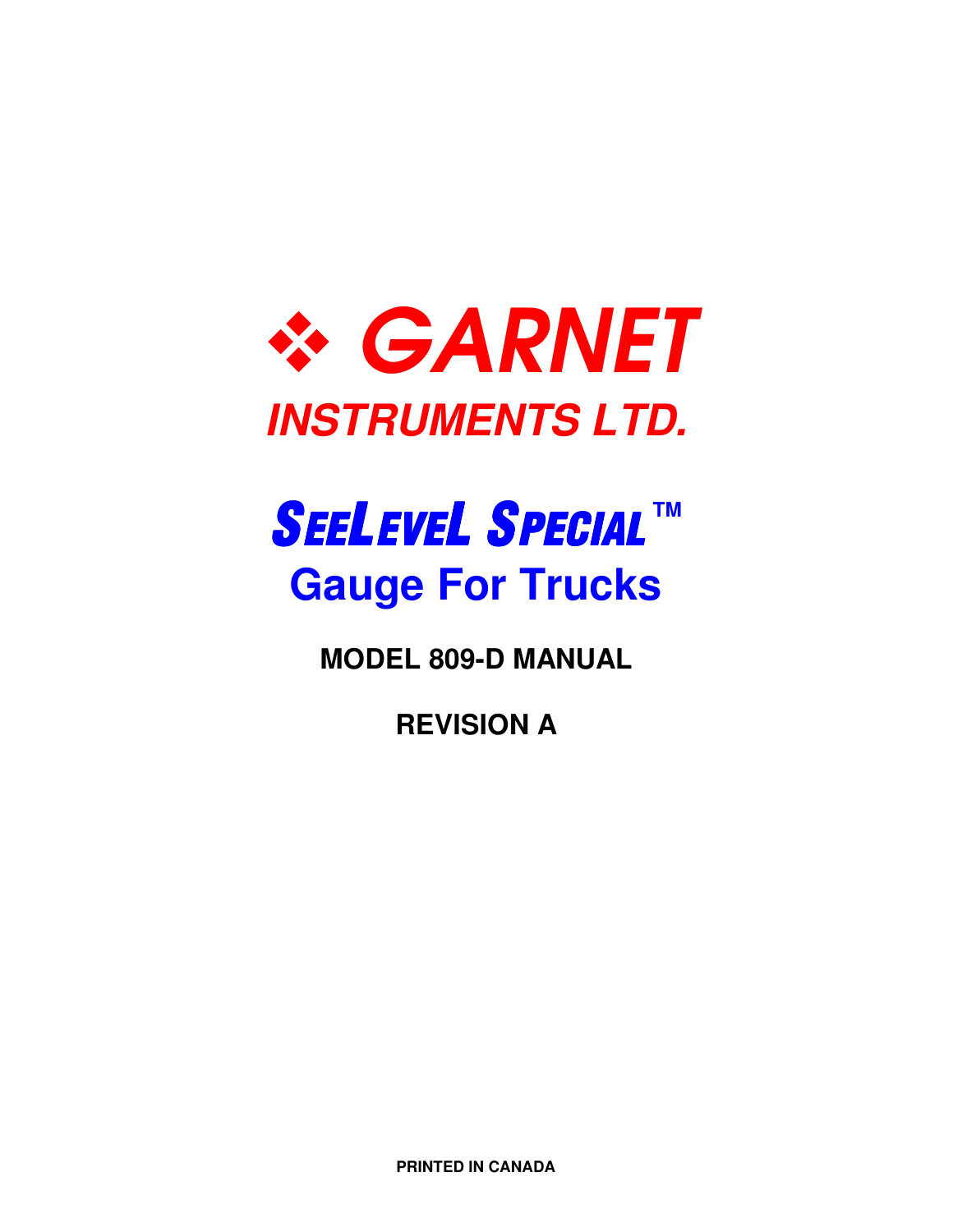# **SARNET INSTRUMENTS LTD.**

# SEELEVEL SPECIAL **TM Gauge For Trucks**

**MODEL 809-D MANUAL** 

## **REVISION A**

### **TABLE OF CONTENTS**

- **1) OVERVIEW**
- **2) GAUGE DESCRIPTION**
- **3) UNIQUE FEATURES**
- **4) SENDER BAR LIMITS OF RESISTIVITY**
- **5) 809-D INSTALLATION GUIDE**
- **6) SENDER BAR PROGRAMMING**
- **7) SETTING DISPLAY PRODUCT DENSITY**
- **8) 809-D PROGRAMMING INSTRUCTIONS**
- **9) ALARM OPERATION**
- **10) TROUBLESHOOTING GUIDE**
- **11) SERVICE AND WARRANTY INFORMATION**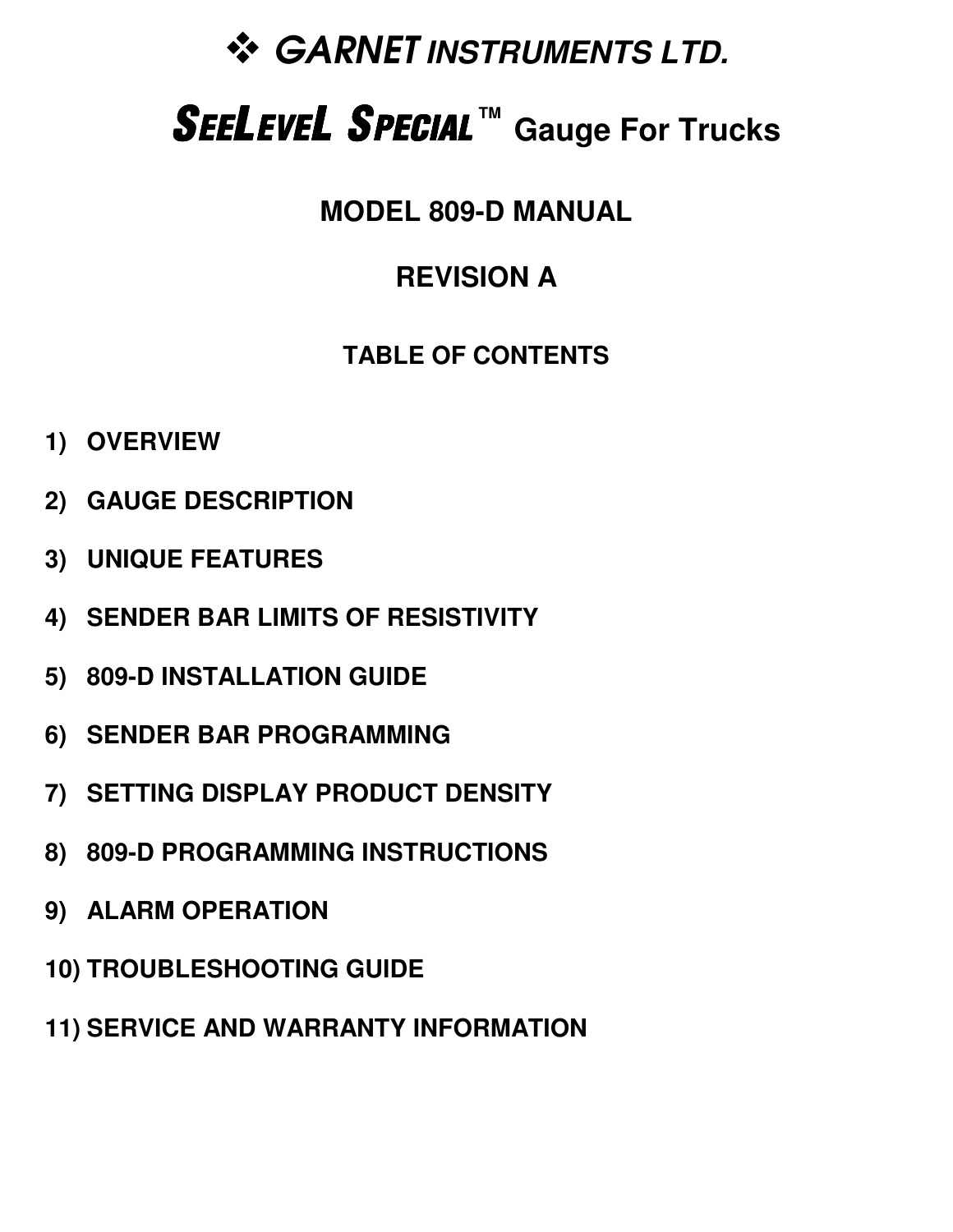#### **CHAPTER 1 OVERVIEW**

Congratulations on purchasing the Garnet Instruments Model 809-D SeeLeveL Special™ Gauge for Trucks. The SeeLeveL represents the state of the art in liquid level measurement equipment for transport applications. The SeeLeveL is designed for reliable, accurate level measurement of sour or sweet crude oil, chemicals, acids, water, condensate, gasoline, or diesel fuel. The liquid level is determined by sensing the position of a magnetic float using a series of reed switches arranged in a vertical sensing bar. This technology has no moving parts except for the float, and can operate over a range of product temperatures from -40 °C to +90 °C (-40 °F to +194 °F).

The SeeLeveL has been designed to withstand the vibration and shock encountered in mobile applications.

The SeeLeveL can display in any units, such as inches of level, gallons, barrels, or cubic metres of volume. It has alarm outputs which can be used to operate horns, pumps, or PTO.

The 817 Truck Gauge Programmer is used to program the SeeLeveL to read the desired calibration units. There are front panel buttons to allow the user to program both alarm points. It is designed to be easily operated by people unfamiliar with electronics or computers.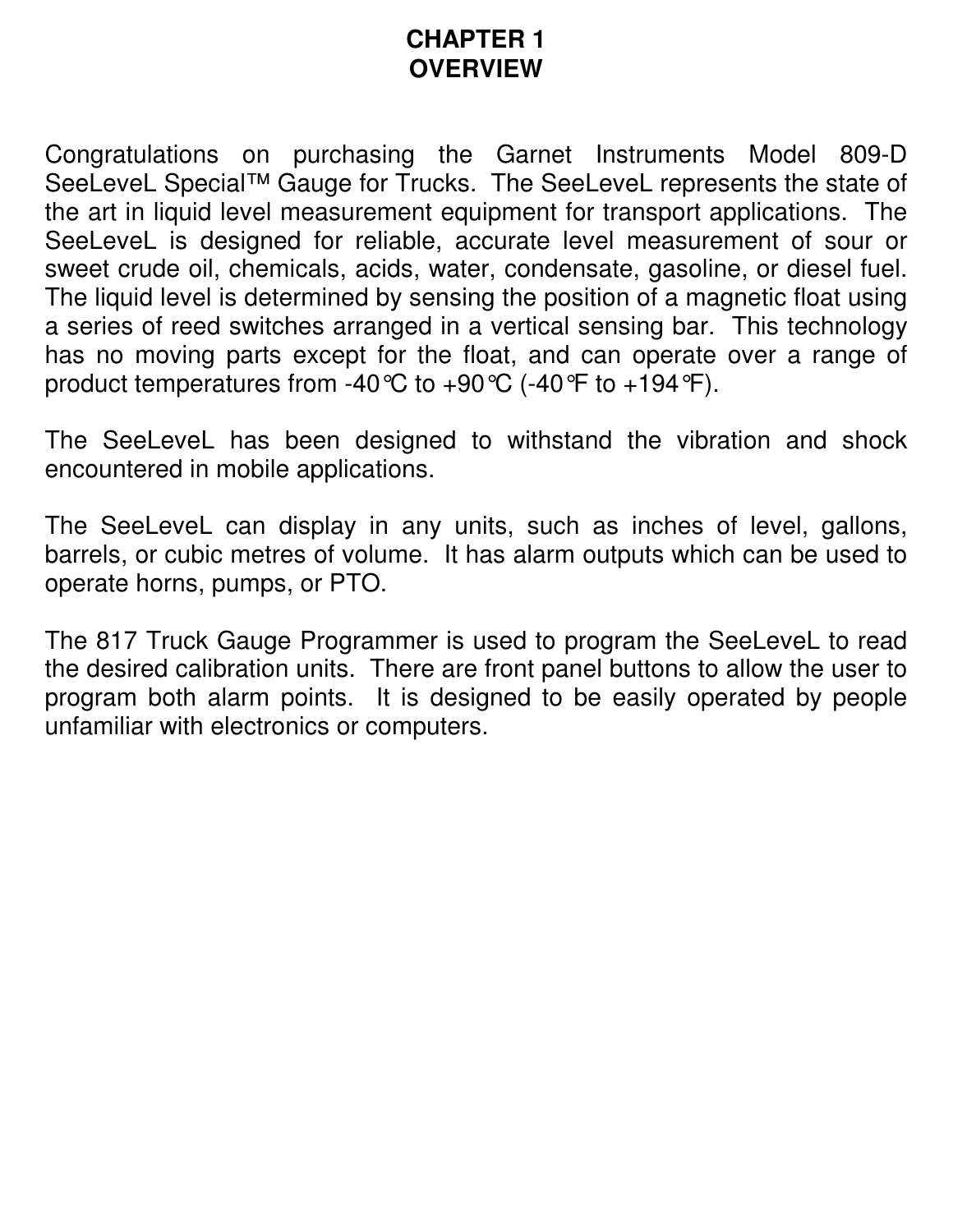#### **CHAPTER 2 GAUGE DESCRIPTION**

The SeeLeveL gauge consists of a sender bar, a donut shaped float, a fibre optic interconnect cable, and a display. The sender bar is mounted vertically in the tank with the float sliding up and down around it in accordance with the fluid level. The sender bar sends the fluid level information via fibre optic cable to the display, which displays the level in appropriate units and operates the alarms, and remote data transmitter.

The float contains magnets which activate reed switches inside the stainless steel sender bar to indicate the level of the fluid. The activated switches are detected by the microprocessor at the top of the bar. The microprocessor operates from a long life lithium battery giving about 10 years of life. The level information is relayed through the fibre optic cable to the display, the fibre being used to maintain electrical isolation between the sender bar and the display, allowing operation in flammable liquids.

The display converts the level information to volume according to the calibration programmed into it with the 817 Truck Gauge Programmer . The calibration can be in inches or volumetric units such as cubic metres or barrels. The tank level is shown on an illuminated LCD (Liquid Crystal Display) which gives excellent visibility. The display operates from a 10 year lithium battery, with 12 volt truck power operating the LCD illumination and the alarms. The entire display is enclosed in a small enclosure which is suitable for the tight confines of today's truck cabs.

The display contains two alarms which are programmed using the front panel buttons. The alarms can be set to operate at any point in the tank. The HORN alarm, and SHUTDOWN alarm are available as output transistors which complete a circuit to ground and can handle up to 0.5 amps @ 12VDC. See Chapter 9 for details of alarm operation.

#### **WARNING: The use of alarm points is entirely at the owner's risk due to the nature of connecting external horns or lights, the reliability of external horns or lights, and the requirement for truck power to operate them.**

The HORN Alarm is programmed as the warning point with the front panel buttons, and SHUTDOWN Alarm is programmed as the final volume. When the product level drops in the tank and hits the warning point, the horn will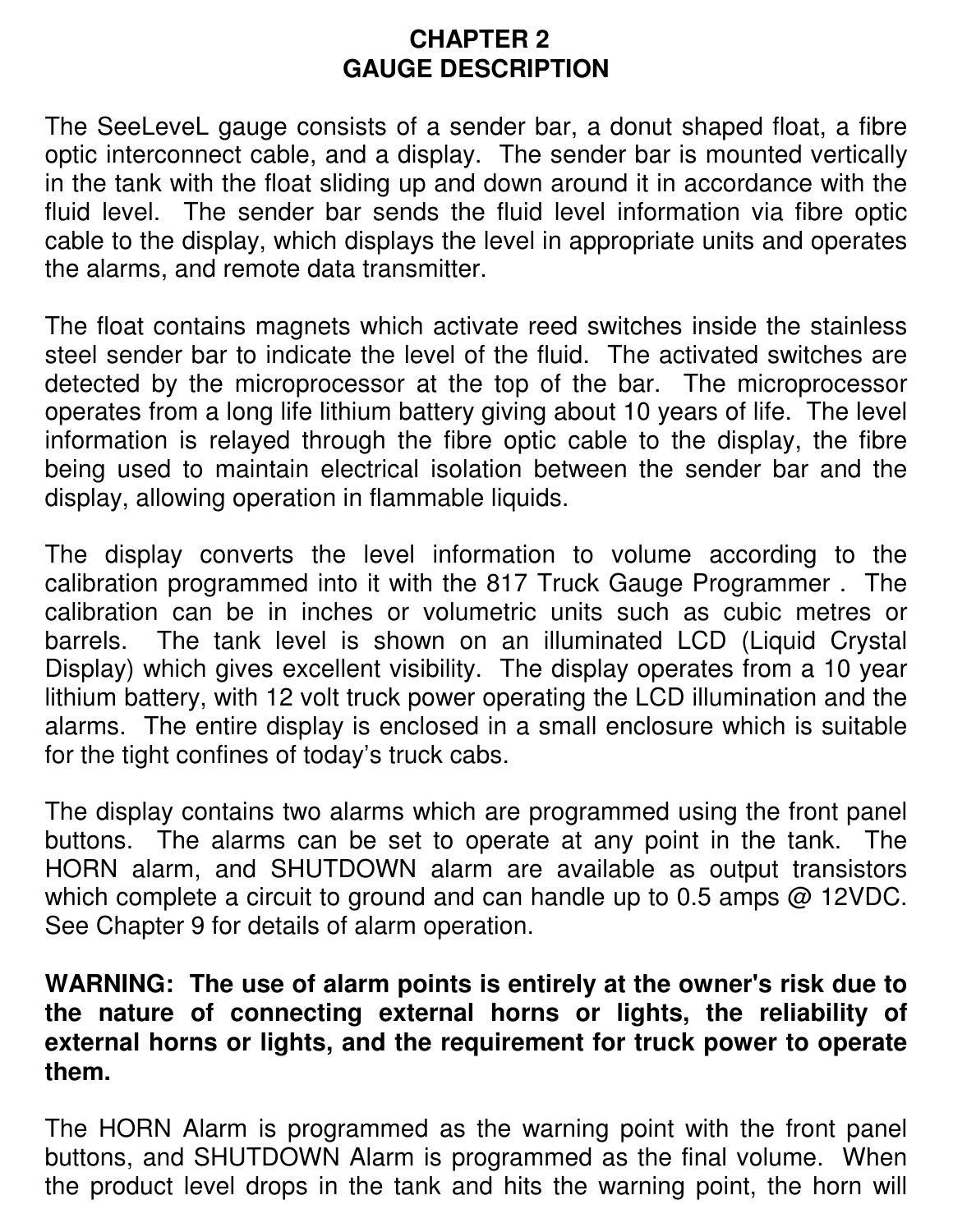sound. Momentarily pressing the HORN button on the front panel will silence the horn. The HORN alarm is reset only when reprogrammed.

Installation of the gauge consists of cutting a hole in the top of the tank and welding in a 1 inch coupler, and welding an anchor assembly to the bottom of the tank. The sender bar is cut to length, the end is sealed, and it is inserted from the top of the tank and fastened at the top with a compression fitting. The display is mounted at a convenient spot in the cab, wired to truck power and any desired alarms, and Synflex air brake hose is connected from the sender head to the display to house the fibre optic cable. The cable is connected at each end, and the gauge is programmed. Snapping on the cover on the head and connecting the display faceplate complete the installation. The bar can be removed later for service by disconnecting the fibre, unscrewing the compression fitting, and pulling it out.

Because of the requirement that the fibre optic cable be one continuous piece, and since the display is for in-cab use only, the 809-D system is recommended for body mounted tanks only.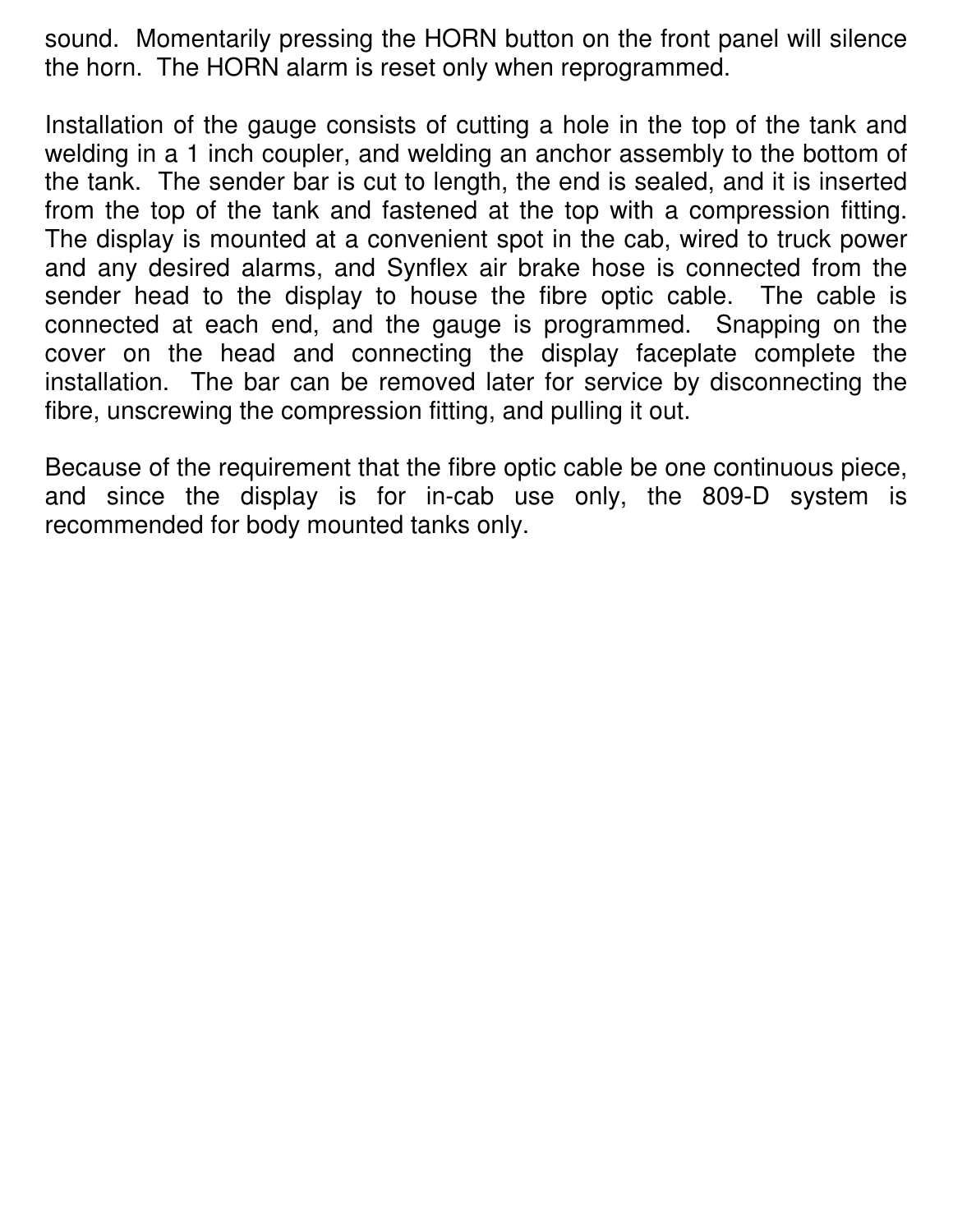#### **CHAPTER 3 UNIQUE FEATURES**

The SeeLeveL gauge has been designed for maximum ease of installation and servicing, and for best operational features. The anchor at the bottom of the tank provides a shock mount for the float, and holds the float in place while the bar is removed so no tank entry is required for sender bar replacement. If the new sender bar is cut to the same length as the old, no recalibration is required.

The float is available in either polyethylene or stainless steel. The polyethylene float has good chemical resistance, good esthetic appearance, and high durability due to the "give" in the plastic. The light weight of the polyethylene allows the float size to be minimized while allowing it to float on the lowest density products. The stainless float has better chemical resistance.

The sender bar has no moving parts and is completely filled with potting material to enhance reliability. The use of a digital rather than analog sensing technique lowers power consumption to permit battery operation, and ensures high accuracy with no drift or degradation. To accommodate different tank sizes, the bar is simply cut to length with a hacksaw, and the cut end sealed with a cap to prevent moisture or product contamination. This way only one size needs to be stocked, and a perfect fit is ensured. The sender head is very low in profile to satisfy rollover requirements; the maximum height is less than 5 inches above the top of the tank so that it will not protrude above the spillway. The bar is programmed for 1/3" or 1/6" resolution by holding an ordinary magnet under the head for a specific period of time, this can be done in the field if necessary. The resolution information is stored in three separate memories for security, but if for some reason this information is lost, the sender bar automatically defaults to 1/3".

The single fibre optic cable connecting the sender head to the display can be disconnected at both ends. There is approximately 10 times as much light as is required for operation available for the fibre, so no special fibre end preparation is required. The fibre ensures that even with faulty wiring into the display, no explosion hazard can exist.

The small size of the display box also makes it easy to find an appropriate mounting location. The illuminated LCD ensures that the gauge display is always visible, regardless of ambient lighting conditions.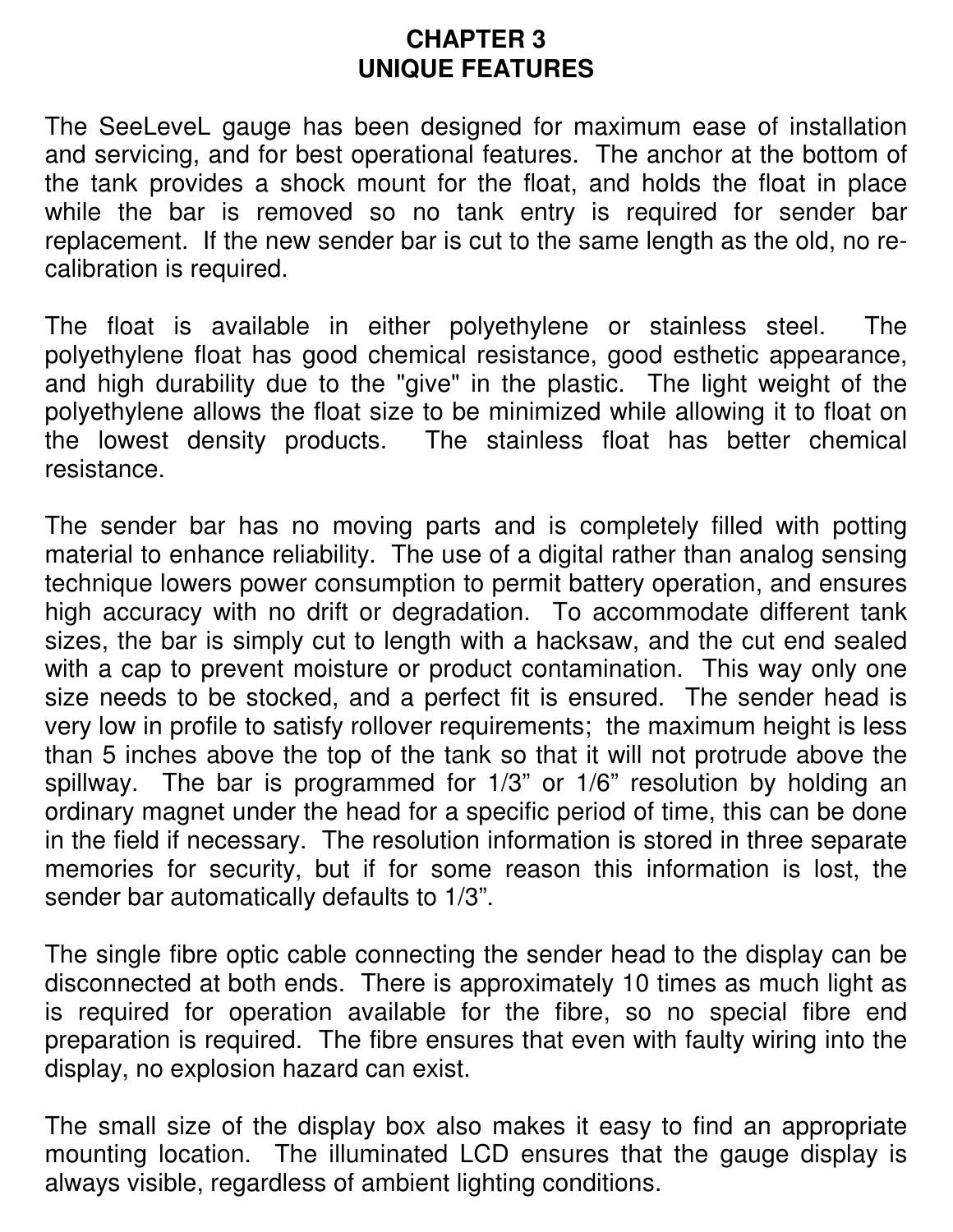The use of an on-site programmer eliminates downtime waiting for factory calibration parts, and allows easy reprogramming should the need arise. The entire display, including decimal point, is completely programmable to whatever units are desired. In addition to numbers, the letters F, U, L, and E can be programmed to provide displays such as FULL, E, etc. The alarm can be programmed to turn either on or off to save terminals and wiring, and uses a transistor rather than a relay to increase current capability, eliminate sparking, and eliminate gauge battery power drain. The user can set both alarms with front panel buttons, so that no programmer is required.

During night operations it may be desirable to reduce the brightness of the display illumination. This is done by pressing a button on the display front panel.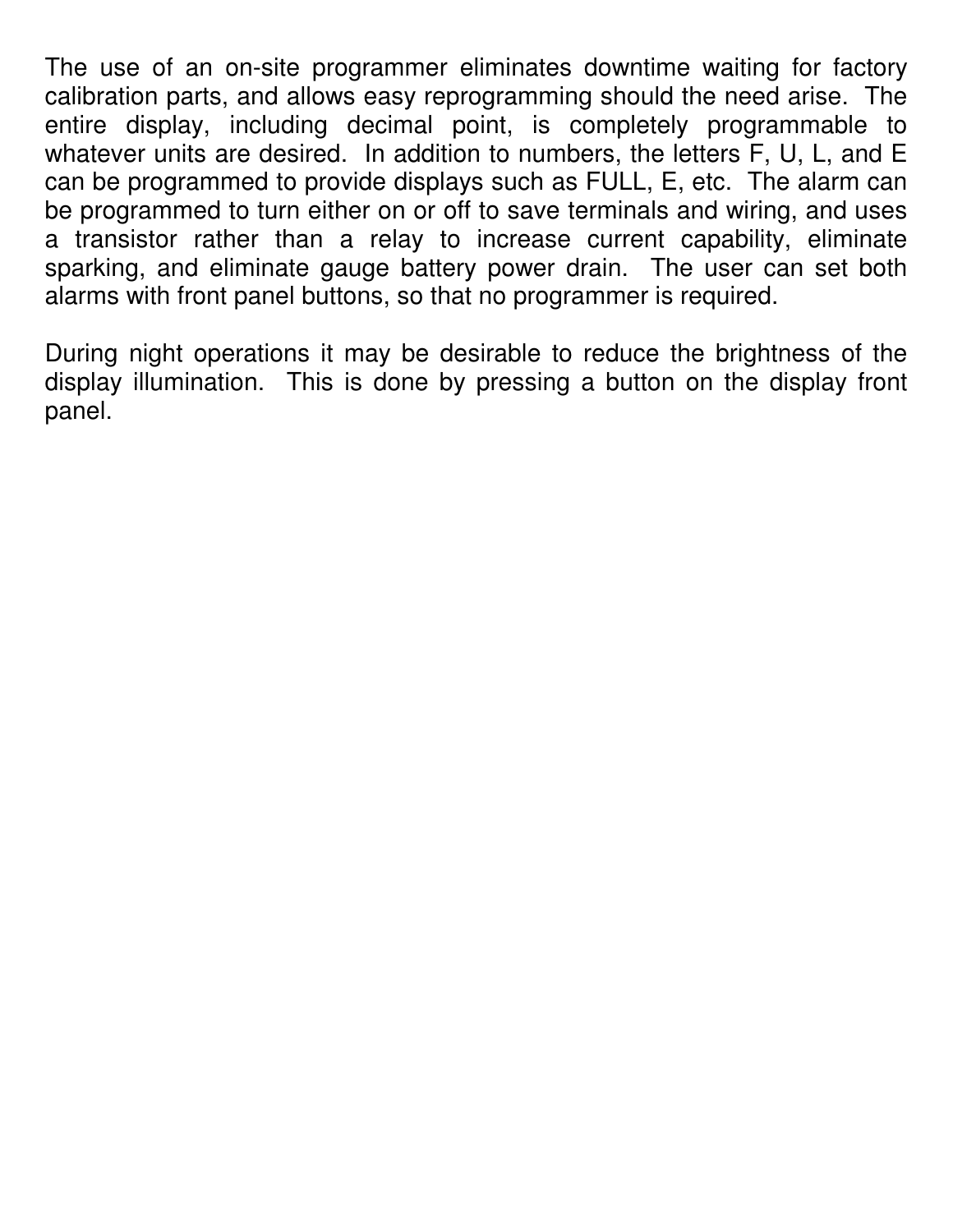#### **CHAPTER 4 SENDER BAR LIMITS OF RESISTIVITY**

The temperature of the product being transported should be limited to approximately  $+90^{\circ}C$  (+194 $^{\circ}F$ ). Damage to the float and sender bar can occur if this value is exceeded.

The tube used in the manufacturing of the sender bar is seamless 316 stainless steel. **It should be noted that certain corrosive products, as well as high concentrations of acid products, may attack the stainless steel and cause perforations to develop. It is the operator's responsibility to determine the products compatibility with the sender bar.**

#### **WARNING: Perforation of the sender bar or heat damage is not warrantable.**

The Loctite products used to secure the end cap can be attacked by certain chemicals as well. For reference, a chemical resistance chart from Loctite showing product compatibility with various chemicals can be found on the following pages.

The 680 retaining compound we specify is similar to Loctite #592, 567, 565, 569, 545, 580, 571, 242, 577, 572, 542, 565, 545, 243. If you require more information, please call the Loctite Corporation, in Canada, 1-800-263-5043, in USA, 1-800-562-8483.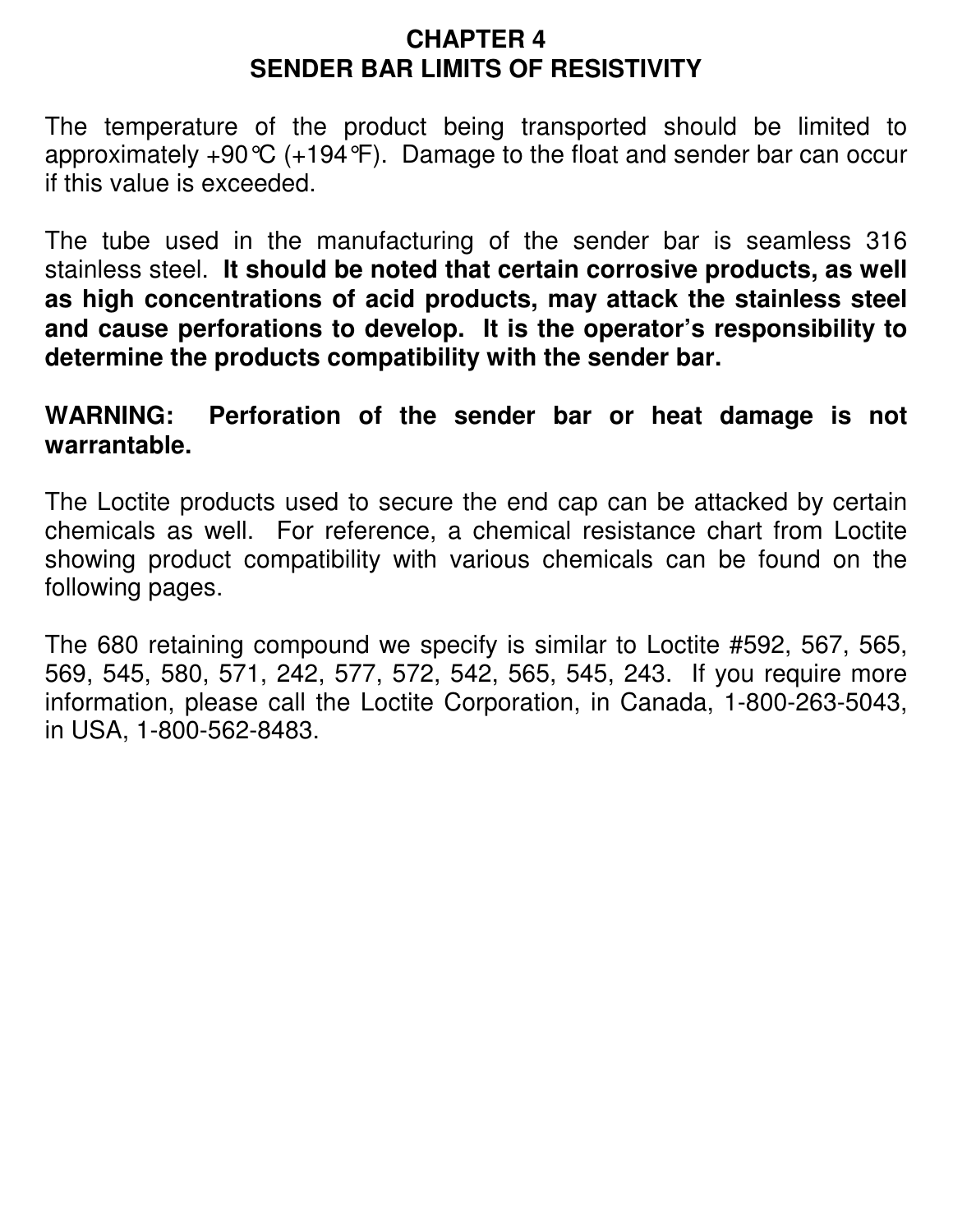# LOCTITE **FLUID COMPATIBILITY CHART for metal threaded fittings sealed with Loctite® Sealants**

**LIQUIDS, SOLUTIONS & SUSPENSIONS**

**LEGEND:**  ●Use Loctite #592, 567, 565, 569,<br>545, 580, 571, 242, 577, 572, 542, 565, 545, 243 † Use Loctite #277, 271, 554, 270, 277, 554 Not Recommended  $\square$ <10% (same as  $\bullet$ )<br>>10% (same as†) \*<5% (same as  $\bullet$ )<br><5% (same as †)

Abrasive Coolant  $\bullet$ Acetaldehyde  $\bullet$ Acetate Solvents  $\bullet$ Acetimide  $\bullet$ Acetic Acid ● Acetic Acid □ Acetic Acid - glacial  $\bullet$ Acetic Anhydride · Acetone  $\bullet$ Ĩ. Acetvl Chloride · Acetylene (Liquid Phase) ● Acid Clay  $\bullet$ - 1 Acrylic Acid  $\bullet$ Acrylonitrile  $\bullet$ Activated Alumina  $\bullet$ Activated Carbon  $\bullet$ Activated Silica ● Alcohol-Allyl ● Alcohol-Amyl ● Alcohol-Benzyl ● Alcohol-Butyl ● Alcohol-Ethyl ● Alcohol-Furfuryl  $\bullet$ Alcohol-Hexyl  $\bullet$ Alcohol-Isopropyl  $\bullet$ Alcohol-Methyl  $\bullet$ Alcohol-Propyl ● Alum-Ammonium  $\bullet$ Alum-Chrome  $\bullet$ Alum-Potassium  $\bullet$ Alum-Sodium  $\bullet$ Alumina  $\bullet$ Aluminum Acetate  $\bullet$ Aluminum Bicarbonate  $\bullet$ Aluminum Bifluoride · Aluminum Chloride · Aluminum Sulfate  $\bullet$ Ammonia Anhydrous Ammonia Solutions ■ Ammonium Bisulfite  $\bullet$ Ammonium Borate  $\bullet$ Ammonium Bromide · Ammonium Carbonate  $\bullet$ Ammonium Chloride · Ammonium Chromate  $\bullet$ Ammonium Fluoride Ammonium Fluorosilicate · Ammonium Formate  $\bullet$ Ammonium Hydroxide Ammonium Hyposulfite  $\bullet$ Ammonium Iodide · Ammonium Molybdate  $\bullet$ Ammonium Nitrate  $\bullet$ Ammonium Oxalate · Ammonium Persulfate · Ammonium Phosphate  $\bullet$ Ammonium Picrate  $\bullet$ Ammonium Sulfate ·

Ammonium Sulfate Scrubber  $\bullet$ Ammonium Sulfide · Ammonium Thiocvanate  $\bullet$ Amyl Acetate  $\bullet$  $\mathcal{L}$ Amyl Amine  $\bullet$ Amyl Chloride ● Aniline  $\bullet$ Aniline Dves  $\bullet$ Anodizing Bath  $\bullet$ Antichlor Solution  $\bullet$ Antimony Acid Salts  $\bullet$ Antimony Oxide  $\bullet$ Antioxidant Gasoline · Aqua Regia Argon  $\bullet$ Ĩ. Armeen § ● Arochlor  $\hat{\S}$   $\bullet$ Aromatic Gasoline  $\bullet$ Aromatic Solvents  $\bullet$ Arsenic Acid  $\bullet$ Asbestos Slurry  $\bullet$ Ash Slurry  $\bullet$ Asphalt Emulsions  $\bullet$ Asphalt Molten  $\bullet$ Bagasse Fibers  $\bullet$ Barium Acetate  $\bullet$ Barium Carbonate · Barium Chloride · Barium Hydroxide  $\square$ Barium Sulfate  $\bullet$ **Battery Acid** □ Battery Diffuser Juice  $\bullet$ Bauxite (See Alumina) · Bentonite  $\bullet$ Benzaldehyde · Benzene  $\bullet$ Benzene Hexachloride · Benzene in Hydrochloric Acid  $\bullet$ Benzoic Acid  $\bullet$ Benzotriazole · Bervllium Sulfate  $\bullet$ Bicarbonate Liquor  $\bullet$ Bilge Lines  $\bullet$ Т, Bleach Liquor  $\bullet$ Bleached Pulps  $\bullet$ Borax  $§$  Liquors  $\bullet$ Boric Acid  $\bullet$ Brake Fluids  $\bullet$ Brine Chlorinated  $\bullet$ Brine Cold  $\bullet$ Bromine Solution † Butadiene · Butyl Acetate  $\bullet$ Butyl Alcohol  $\bullet$ Butyl Amine  $\bullet$ Butyl Cellosolve § ● Butyl Chloride  $\bullet$ T. Butyl Ether - Dry  $\bullet$ 

Butyl Lactate  $\bullet$ t, Butyral Resin  $\bullet$ Butyraldehyde  $\bullet$ Butyric Acid □

Cadmium Chloride · Cadmium Plating Bath  $\bullet$ Cadmium Sulfate  $\bullet$ Calcium Acetate ·

Calcium Bisulfate  $\bullet$ Calcium Carbonate · Calcium Chlorate  $\bullet$ Calcium Chloride · Calcium Chloride Brine · Calcium Citrate  $\bullet$ Calcium Ferrocyanide · Calcium Formate  $\bullet$ Calcium Hydroxide · Calcium Lactate  $\bullet$ Calcium Nitrate  $\bullet$ Calcium Phosphate  $\bullet$ Calcium Silicate · Calcium Sulfamate · Calcium Sulfate  $\bullet$ Calcium Sulfite  $\bullet$ Camphor  $\bullet$ Carbitol  $\bullet$ Carbolic Acid (phenol) □ Carbon Bisulfide · Carbon Black  $\bullet$ Carbon Tetrachloride · Carbonic Acid □ Carbowax  $\S$   $\bullet$ Carboxymethyl Cellulose · Carnauba Wax  $\bullet$ Casein  $\bullet$ Casein Water Paint  $\bullet$ Celite  $\bullet$ Cellosolve  $\S$   $\bullet$ Cellulose Pulp  $\bullet$ Cellulose Xanthate ● Cement Dry/Air Blown  $\bullet$ Cement Grout  $\bullet$ Cement Slurry  $\bullet$ Ceramic Enamel  $\bullet$ Ceric Oxide  $\bullet$  $Chalk$   $\bullet$ Chemical Pulp  $\bullet$ Chestnut Tanning  $\bullet$ China Clay  $\bullet$ Chloral Alcoholate  $\bullet$ Chloramine  $\bullet$ Chlorinated Hydrocarbons  $\bullet$ Chlorinated Paperstock  $\bullet$ Chlorinated Solvents  $\bullet$ Chlorinated Sulphuric Acids ■ Chlorinated Wax  $\bullet$ Chlorine Dioxide ■ Chlorine Liquid ■ Chlorine Dry ■ Chloroacetic Acid  $\square$ Chlorobenzene Dry  $\bullet$ Chloroform Dry  $\bullet$ ÷, Chloroformate Methyl  $\bullet$ Chlorosulfonic Acid ■ Chrome Acid Cleaning  $\square$ Chrome Liquor  $\square$ Chrome Plating Bath  $\square$ Chromic Acid 10% ● Chromic Acid 50% (cold) Chromic Acid 50% (hot) Chromium Acetate  $\bullet$ r i Chromium Chloride · Chromium Sulfate  $\bullet$ Classifier  $\bullet$  $Clav$   $\bullet$ Coal Slurry  $\bullet$ 

Coal Tar  $\bullet$ Cobalt Chloride · Copper Ammonium Formate  $\bullet$ Copper Chloride  $\bullet$ Copper Cyanide · Copper Liquor ● Copper Naphthenate  $\bullet$ Copper Plating, Acid Process · Copper Plating, Alk. Process  $\bullet$ Copper Sulfate  $\bullet$ Core Oil  $\bullet$ Corundum  $\bullet$ Creosote  $\bullet$ Creosote-Cresylic Acid · Cyanide Solution  $\bullet$ Cyanuric Chloride  $\bullet$ Cyclohexane  $\bullet$ Cylinder Oils  $\bullet$ De-Ionized Water ● De-Ionized Water Low Conductivity  $\bullet$ Detergents  $\bullet$ Developer, photographic  $\bullet$ Dextrin  $\bullet$ 77 Diacetone Alcohol  $\bullet$ Diammonium Phosphate  $\bullet$ Diamylamine  $\bullet$ Diatomaceaus Earth Slurry  $\bullet$ Diazo Acetate  $\bullet$ Dibutyl Phthalate · Dichlorophenol  $\bullet$ Dichloro Ethyl Ether ● Dicvandamide  $\bullet$ Dielectric Fluid ● Diester Lubricants  $\bullet$ Diethyl Ether Dry ● Diethyl Sulfate · Diethylamine  $\bullet$ Diethylene Glycol ● Diglycolic Acid  $\bullet$ Dimethyl Formamide · Dimethyl Sulfoxide · Dioxane Dry  $\bullet$ Dioxidene $\bullet$ Dipentene - Pinene  $\bullet$ Diphenyl  $\bullet$ Distilled Water (Industrial) ● Dowtherm  $\S$   $\bullet$ Drying Oil  $\bullet$ Dust-Flue (Dry)  $\bullet$ Dve Liquors  $\bullet$ Emery - Slurry  $\bullet$ Emulsified Oils  $\bullet$ Enamel Frit Slip  $\bullet$ Esters General  $\bullet$ Ethyl Acetate  $\bullet$ Ethyl Alcohol  $\bullet$ Ethyl Amine  $\bullet$ Ethyl Bromide · Ethyl Cellosolve  $\S$   $\bullet$ Ethyl Cellosolve Slurry § ● Ethyl Formate  $\bullet$ Ethyl Silicate  $\bullet$ Ethylene Diamine  $\bullet$ Ethylene Dibromide · Ethylene Dichloride  $\bullet$ Ethylene Glycol  $\bullet$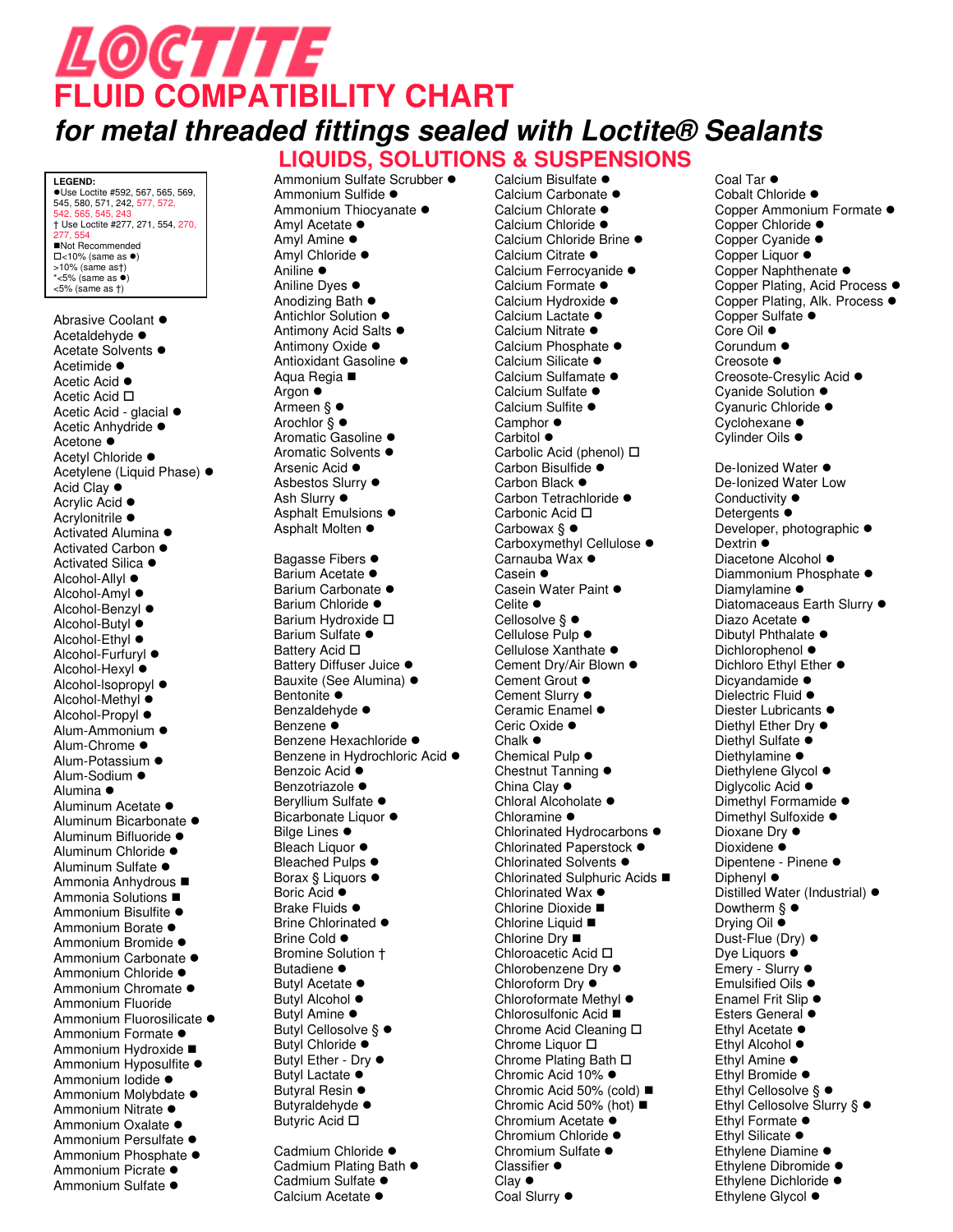Ethylenediamine Tetramine  $\bullet$ 

Fatty Acids  $\bullet$ Fatty Acids Amine  $\bullet$ Fatty Alcohol  $\bullet$ Ferric-Floc  $\bullet$ Ferric Chloride  $\bullet$ Ferric Nitrate  $\bullet$ Ferric Sulfate  $\bullet$ Ferrocence-Oil Sol  $\bullet$ Ferrous Chloride  $\bullet$ Ferrous Oxalate  $\bullet$ Ferrous Sulfate10% ● Ferrous Sulfate (Sat)  $\bullet$ Fertilizer Sol  $\bullet$ J. Flotation Concentrates  $\bullet$ Fluoride Salts  $\bullet$ Fluorine, Gaseous or Liquid  $\bullet$ Fluorolube  $\bullet$ Fluosilic Acid ● Flux Soldering  $\bullet$ Fly Ash Dry  $\bullet$ t. Foam Latex Mix  $\bullet$ Foamite  $\bullet$ Formaldehyde (cold)  $\bullet$ Formaldehyde (hot) † Formic Acid (Dil cold) ● Formic Acid (Dil hot) † Formic Acid (cold)  $\bullet$ ÷, Formic Acid (hot) † Freon § † Fuel Oil  $\bullet$ Fuming Nitric Red ■ Fuming Sulfuric ■ Fuming Oleum ■ Furfural  $\bullet$ 

Gallic Acid \* Gallium Sulfate · Gasoline-Acid Wash  $\bullet$ Gasoline-Alk. Wash  $\bullet$ Gasoline Aviation  $\bullet$ Gasoline Copper Chloride · Gasoline Ethyl  $\bullet$ Gasoline Motor  $\bullet$ Gasoline Sour  $\bullet$ Gasoline White  $\bullet$ Gluconic Acid  $\bullet$ Glue-Animal Gelatin  $\bullet$ Glue-Plywood  $\bullet$ Glutamic Acid  $\bullet$ Glycerine Lye-Brine Glycerol  $\bullet$ Ť. Glycine  $\bullet$ Glycine Hydrochloride · Glycol Amine  $\bullet$ Glycolic Acid  $\bullet$  $Glyoxal$ Gold Chloride  $\bullet$ Gold Cvanide  $\bullet$ Granodine  $\bullet$ Grape Pomace Graphite  $\bullet$ Grease Lubricating  $\bullet$ Green Soap  $\bullet$ Grinding Lubricant  $\bullet$ Grit Steel  $\bullet$ Gritty Water  $\bullet$ Groundwood Stock  $\bullet$  $GRS$  Latex  $\bullet$ Gum Paste  $\bullet$ Gum Turpentine  $\bullet$ Gypsum  $\bullet$ 

Halane Sol  $\bullet$ Halogen Tin Plating  $\bullet$ Halowax  $\S$   $\bullet$ Harvel-Trans  $0i$ l  $\bullet$ Heptane  $\bullet$ Hexachlorobenzene · Hexadiene  $\bullet$ Hexamethylene Tetramine  $\bullet$ Hexane  $\bullet$ Ĩ. Hydrazine  $\bullet$ Hydrazine Hydrate  $\bullet$ Hydrobromic Acid  $\square$ Hydrochloric Acid  $\bullet$ Hydrocyanic Acid  $\square$ Hydroflouric Acid ■ Hydrogen Peroxide (dil)  $\bullet$ Hydrogen Peroxide (con) † Hydroponic Sol  $\bullet$ Hydroquinone  $\bullet$ Hydroxyacetic Acid  $\bullet$ Hypo ● Hypochlorous Acid  $\bullet$ 

#### $lnk$   $\bullet$

Ink in Solvent-Printing  $\bullet$ Iodine in Alcohol ● J. Iodine-Potassium Iodide ● Iodine Solutions ● Ion Exchange Service ● Ion Exclusion Glycol  $\bullet$ Irish Moss Slurry  $\bullet$ Iron Ore Taconite  $\bullet$ Iron Oxide  $\bullet$ Isobutyl Alcohol ● Isobutyraldehyde ●  $Isoctane$   $\bullet$  $\mathcal{L}_{\mathcal{L}}$ Isopropyl Alcohol ● Isocyanate Resin ● Isopropyl Acetate ● Isopropyl Ether ● Itaconic Acid ●

Jet Fuels  $\bullet$ Jeweler's Rouge  $\bullet$ Jig Table Slurry  $\bullet$ 

Kaolin-China Clay § ● Kelp Slurry ● Kerosene · Kerosene Chlorinated  $\bullet$ Ketone ● Lacquer Thinner  $\bullet$ Lactic Acid  $\bullet$ Lapping Compound  $\bullet$ Latex-Natural  $\bullet$ Latex-Synthetic  $\bullet$ Latex Synthetic Raw  $\bullet$ Laundry Wash Water  $\bullet$ Laundry Bleach  $\bullet$ Laundry Blue  $\bullet$ Laundry Soda  $\bullet$ Lead Arsenate  $\bullet$ Lead Oxide  $\bullet$ Lead Sulfate  $\bullet$ Lignin Extract  $\bullet$ Lime Slaked  $\bullet$ Lime Sulfur Mix  $\bullet$ Liquid Ion Exchange  $\bullet$ Lithium Chloride · LOX (Liquid 02) ■

Ludox  $\bullet$ Lye ■

Machine Coating Color  $\bullet$ Magnesite Slurry  $\bullet$ Magnesite  $\bullet$ Magnesium Bisulfite  $\bullet$ Magneslum Carbonate  $\bullet$ Magnesium Chloride · Magnesium Hydroxide · Magnesium Sulfate  $\bullet$ Maleic Acid  $\bullet$ Maleic Anhydride · Manganese Chloride · Manganese Sulfate  $\bullet$ Melamine Resin  $\bullet$ Menthol  $\bullet$ Mercaptans  $\bullet$ Mercuric Chloride  $\bullet$ Mercuric Nitrate  $\bullet$ Mercury  $\bullet$ Mercury Dry  $\bullet$ Methane  $\bullet$ t, Methyl Alcohol  $\bullet$ Methyl Acetate  $\bullet$ Methyl Bromide  $\bullet$ Methyl Carbitol  $\bullet$ Methyl Cellosolve § ● Methyl Chloride  $\bullet$ Ĩ. Methyl Ethyl Ketone  $\bullet$ Methyl Isobutyl Ketone · Methyl Lactate  $\bullet$ Methyl Orange  $\bullet$ Methylamine  $\bullet$ Methylene Chloride  $\bullet$ Mineral Spirits  $\bullet$ Mixed Acid, Nitric/Sulfuric ■ Monochloracetic Acid  $\bullet$ Morpholine  $\bullet$  $Mud$   $\bullet$ Nalco Sol.  $\bullet$ Naphtha  $\bullet$ Naphthalene $\bullet$ Naval Stores Solvent ● Nematocide  $\bullet$ Neoprene Emulsion  $\bullet$ Neoprene Latex  $\bullet$ Nickel Acetate  $\bullet$ Nickel Ammonium Sulfate · Nickel Chloride ● Nickel Cyanide · Nickel Fluoborate  $\bullet$ Nickel Ore Fines  $\bullet$ Nickel Plating Bright ● Nickel Sulfate ● Т, Nicotinic Acid □ Nitrate Sol. ● Nitration Acid(s) ■ Nitric Acid ■ Nitric Acid10% □ Nitric Acid 20% † Nitric Acid Anhydrous ■ Nitric Acid Fuming ■ Nitro Aryl Sulfonic Acid ● Nitrobenezene-Dry ● Nitrocellulose  $\bullet$ - 1 Nitrofurane  $\bullet$ Nitroguanidine · Nitroparaffins-Dry  $\bullet$ Nitrosyl Chloride<sup>o</sup>

Norite Carbon  $\bullet$ Nuchar  $\bullet$ 

Oakite § Compound ● Oil, Creosote  $\bullet$ Oil, Emulsified  $\bullet$ Oil, Fuel  $\bullet$ Oil, Lubricating  $\bullet$ Oil, Soluble  $\bullet$ Ĩ. Oleic Acid, hot ● Oleic Acid, cold  $\bullet$ Ore Fines-Flotation  $\bullet$ Ore Pulp  $\bullet$ Organic Dyes  $\bullet$ Oxalic Acid cold  $\bullet$ Ozone, wet Paint-Linseed Base  $\bullet$ Paint-Water Base  $\bullet$ Paint-Remover-Sol. Type  $\bullet$ Paint-Vehicles  $\bullet$ Palmitic Acid  $\bullet$ Paper Board Mill Waste  $\bullet$ Paper Coating Slurry  $\bullet$ Paper Pulp  $\bullet$ Ĩ. Paper Pulp with Amun.  $\bullet$ Paper Pulp with Dye  $\bullet$ Paper Pulp, bleached  $\bullet$ Paper Pulp, bleached-washed  $\bullet$ Paper Pulp Chlorinated  $\bullet$ Paper Groundwood · Paper Rag  $\bullet$ Paper Stocks, fine  $\bullet$ Paradichlorobenezene · Paraffin Molten  $\bullet$ Paraffin Oil  $\bullet$ Paraformaldehyde  $\bullet$ Pectin Solution Acid  $\bullet$ Pentachlorethane  $\bullet$ Pentaerythritol Sol.  $\bullet$ Perchlorethylene (Dry)  $\bullet$ Perchloric Acid Perchloromethyl Mercaptan  $\bullet$ Permanganic Acid ■ Persulfuric Acid ■ Petroleum Ether  $\bullet$ Petroleum Jelly  $\bullet$ Phenol Formaldehyde Resins  $\bullet$ Phenol Sulfonic Acid  $\bullet$ Phenolic Glue  $\bullet$ Phloroglucinol  $\bullet$ Phosphate Ester  $\bullet$ Phosphatic Sand  $\bullet$ Phosphoric Acid 85% hot ■ Phosphoric Acid 85% cold † Phosphoric Acid 50% hot † Phosphoric Acid 50% cold † Phosphoric Acid 10% cold  $\bullet$ Phosphoric Acid 10% hot † Phosphorous Molten  $\bullet$ Phosphotungstic Acid  $\bullet$ Photographic Sol.  $\bullet$ Phthalic Acid  $\bullet$ Phytate Phytate Salts  $\bullet$ Pickling Acid, Sulfuric ● Picric Acid Solutions  $\bullet$ Pine Oil Finish  $\bullet$ 

Loctite product numbers in red are worldwide or application-specific products

(This is a list of chemical stability only. It does not constitute approval for use in the processing of food, drugs, cosmetics, pharmaceuticals, and ingestible chemicals.) Loctite products are not recommended for use in pure oxygen or chlorine environments or in conjunction with strong oxidizing agents.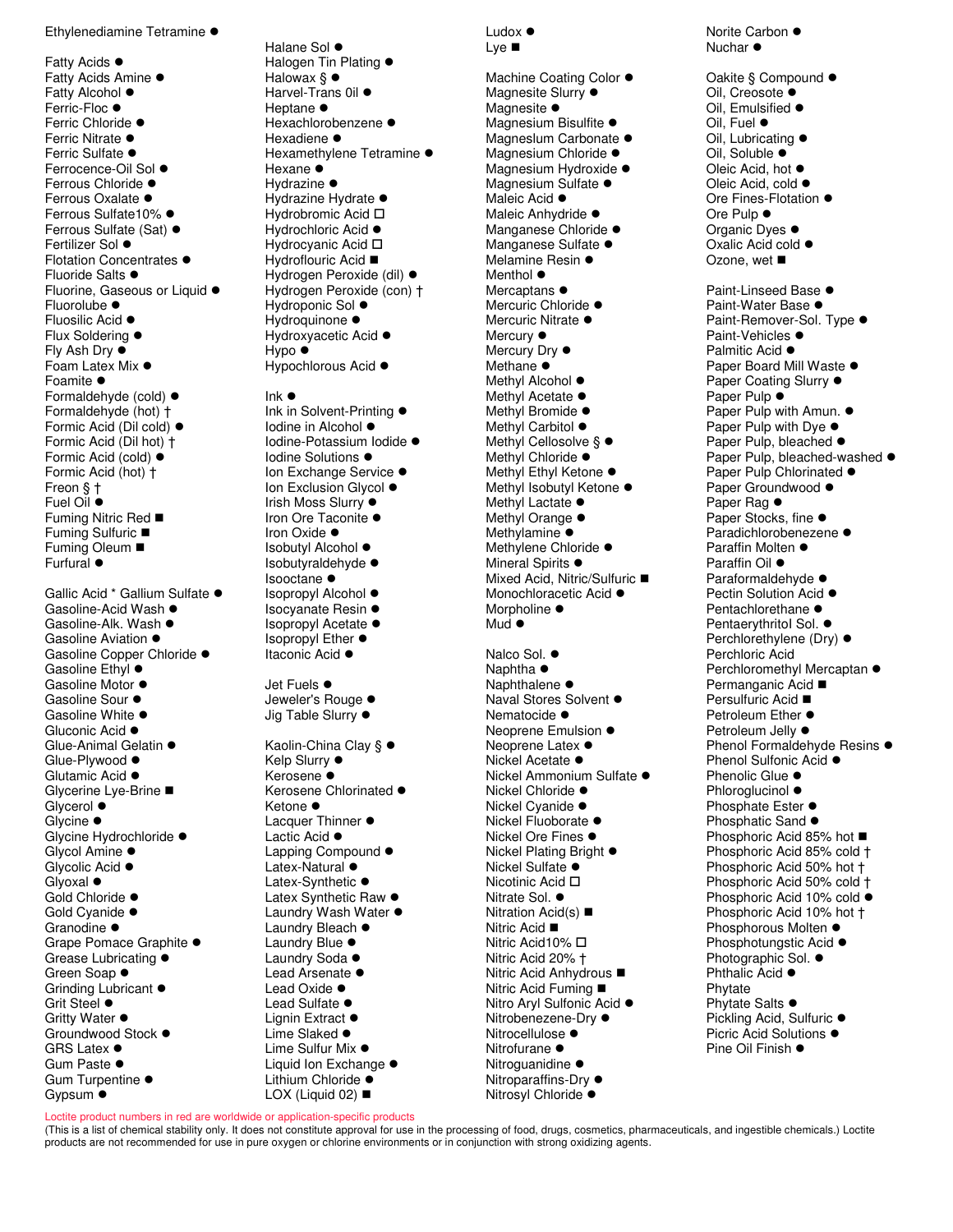# LOCTITE **FLUID COMPATIBILITY CHART**

#### **for metal threaded fittings sealed with Loctite® Sealants LIQUIDS, SOLUTIONS & SUSPENSIONS GASES**

**LEGEND:**<br>●Use Loctite #592, 567, 565, 569, 545, 580, 571, 242, 577, 572, 542, 565, 54 † Use Loctite #277, 271, 554, 270, 277, 554 Not Recommended  $\square$ <10% (same as  $\bullet$ ) >10% (same as†)<br>\*<5% (same as ●) <5% (same as †)

Plating Sol. as follows: Brass Cyanide  $\bullet$ Bronze-Cyanide · Chromium & Cadmium Cvanide  $\bullet$ Cobalt Acid  $\bullet$ Copper Acid  $\bullet$ Copper Alk. ● Gold Cyanide · Iron-Acid  $\bullet$ Lead-Fluoro · Nickel Bright ● Platinum  $\bullet$ Silver-Cyanide · Tin-Acid  $\bullet$ Tin Alk. Barrel  $\bullet$ Zinc Acid  $\bullet$ Zinc Alk. Cyanide  $\bullet$ Polyacrylonitrile Slurry  $\bullet$ Polypentek  $\bullet$ Polysulfide Liquor  $\bullet$ Polyvinyl Acetate Slurry  $\bullet$ Polyvinyl Chloride  $\bullet$ Porcelain Frit  $\bullet$ Potash  $\square$ Potassium Acetate · Potassium Alum. Sulfate · Potassium Bromide · Potassium Carbonate · Potassium Chlorate  $\bullet$ Potassium Chloride Sol · Potassium Chromate · Potassium Cyanide Sol. · Potassium Dichromate · Potassium Ferricyanide · Potassium Hydroxide ■ Potassium Iodide · Potassium Nitrate  $\bullet$ Potassium Perchlorate  $\bullet$ Potassium Permanganate · Potassium Persulfate · Potassium Phosphate  $\bullet$ Potassium Silicate · Potassium Sulfate · Potassium Xanthate · Press Board Waste  $\bullet$ Propionic Acid  $\bullet$ Propyl Alcohol  $\bullet$ Propyl Bromide  $\bullet$ Propylene Glycol  $\bullet$ Pumice  $\bullet$ Pyranol  $\bullet$ Pyridine  $\bullet$ Pyrogallic Acid  $\bullet$ Pyrogen Free Water  $\bullet$ Pyrole ● Pyromellitic Acid  $\bullet$ 

Quebracho Tannin · Rag Stock Bleached  $\bullet$ 

Rare Earth Salts  $\bullet$ Rayon Acid Water  $\bullet$ Rayon Spin Bath  $\bullet$ Rayon Spin Bath spent  $\bullet$  $Resorcinol$   $\bullet$ River Water  $\bullet$ Road Oil  $\bullet$ Roccal  $\bullet$ Rosin-Wood  $\bullet$ Rosin in Alcohol  $\bullet$ Rosin Size  $\bullet$ Rubber Latex  $\bullet$ Safrol  $\bullet$ Salt Alkaline  $\bullet$ Salt Electrolytic  $\bullet$ Salt Refrg.  $\bullet$ Sand-Air Blown Slurry  $\bullet$ Sand-Air Phosphatic  $\bullet$ Sea Coal  $\bullet$ Sea Water  $\bullet$ Selenium Chloride · Sequestrene  $\bullet$ Sewage  $\bullet$ Shellac  $\bullet$ Shower Water  $\bullet$ Silica Gel  $\bullet$ Silica Ground  $\bullet$ Silicone Tetrachloride ● Silicone Fluids ● Silver Cyanide · Silver Iodide-Aqu. · Silver Nitrate  $\bullet$ t, Size Emulsion  $\bullet$ Skelly Solve E, L  $\bullet$ Slate to 400 Mesh  $\bullet$ Soap Lye ■ Soap Solutions (Stearates)  $\bullet$ Soap Stone Air Blown  $\bullet$ Soda Pulp  $\bullet$ Sodium Acetate  $\bullet$ Sodium Acid Fluoride · Sodium Aluminate · Sodium Arsenate · Sodium Benzene Sulfonate · Sodium Bichromate  $\bullet$ Sodium Bisulfite · Sodium Bromide · Sodium Carbonate · Sodium Chlorate · Sodium Chlorite · Sodium Cyanide · Sodium Ferricyanide · Sodium Formate  $\bullet$ Sodium Glutamate · Sodium Hydrogen Sulfate · Sodium Hydrosulfite  $\bullet$ Sodium Hydrosulfide · Sodium Hydrochloride · Sodium Hydroxide ■ Sodium Hydro. 20% cold  $\bullet$ Sodium Hydro. 20% hot † Sodium Hydro. 50% cold † Sodium Hydro. 50% hot ■

Sodium Hydro. 70% cold † Sodium Hydro. 70% hot ■<br>Sodium Hypochlorite ● Sodium Hypochlorite  $\bullet$ Sodium Lignosulfonate  $\bullet$ Sodium Metasilicate  $\bullet$ Sodium Molten  $\bullet$ Sodium Nitrate  $\bullet$ Sodium Nitrite-Nitrate  $\bullet$ Sodium Perborate · Sodium Peroxide ■ Sodium Persulfate · Sodium Phosphate-Mono · Sodium Phosphate-Tri  $\bullet$ Sodium Potassium Chloride · Sodium Salicylate · Sodium Sesquicarbonate · Sodium Silicate · Sodium Silcofluoride · Sodium Stannate · Sodium Sulfate  $\bullet$ Sodium Sulfide · Sodium Sulfite  $\bullet$ Sodium Sulfhydrate  $\bullet$ Sodium Thiocyanate  $\bullet$ Sodium Thiosulfate  $\bullet$ Sodium Tungstate  $\bullet$ Sodium Xanthate  $\bullet$ Solox-Denat. Ethanol  $\bullet$ Soluble Oil  $\bullet$ Solvent Naphthas  $\bullet$ Sorbic Acid  $\bullet$ Sour Gasoline  $\bullet$ Soybean Sludge-Acid  $\bullet$ Spensol Solution  $\bullet$ Stannic Chloride  $\bullet$ Starch  $\bullet$ Starch Base  $\bullet$ Steam Low Pressure  $\bullet$ Stearic Acid  $\bullet$ Steep Water  $\bullet$ Sterilization Steam  $\bullet$ Stillage Distillers  $\bullet$ Stoddard Solvent  $\bullet$ Styrene  $\bullet$ Styrene Butadiene Latex  $\bullet$ Sulfamic Acid ● Sulfan-Sulfuric Anhydride · Sulfathiazole  $\bullet$ Sulfite Liquor  $\bullet$ Sulfite Stock ● Sulfonated Oils  $\bullet$ Sulfones  $\bullet$ Sulfonic Acids ● Sulfonyl Chloride · Sulfur Slurry  $\bullet$ Sulfur Solution  $\bullet$ in Carbon Disulfide  $\bullet$ Sulphuric Acid 0-7% † Sulphuric Acid 7-40% † Sulphuric Acid 40-75% † Sulphuric Acid 75-95% ■ Sulphuric Acid 95-100% Sulphurous Acid † Sulfuryl Chloride · Surfactants  $\bullet$ Synthetic Latex  $\bullet$ Taconite - Fines  $\bullet$ 

Talc - Slurry  $\bullet$ Tankage - Slurry  $\bullet$ Tannic Acid (cold) † Tamin  $\bullet$ Tar & Tar Oil  $\bullet$ Tartaric Acid  $\bullet$ Television Chemicals  $\bullet$ Tergitol  $\S\,\bullet$ Terpineol  $\bullet$ Tetraethyl Lead  $\bullet$ Tetrahydrofuran  $\bullet$ Tetranitromethane  $\bullet$ Textile Dveina ● Textile Finishing Oil ● Textile Printing Oil  $\bullet$ Thiocyanic Acid  $\bullet$ Thioglycollic Acid  $\bullet$ Thionyl Chloride  $\bullet$ Thiophosphoryl Chloride · Thiourea  $\bullet$ Thorium Nitrate  $\bullet$ Thymol $\bullet$ Tin Tetrachlorida  $\bullet$ Tinning Sol. DuPont  $\bullet$ Titania Paper Coating  $\bullet$ Titanium Oxide Slurry ● Titanium Oxy Sulfate · Titanium Sulfate ● Titanium Tetrachloride ·  $T$ oluol $\bullet$ Toluene  $\bullet$ p-Toluene Sulfonic Acid † .<br>Transil Oil ● Trichloracetic Acid  $\bullet$ Trichlorethane  $1.1.1$   $\bullet$ Trichlorethylene  $\bullet$ Trichlorethylene-Dry ● Tricresyl Phosphate  $\bullet$ Triethanolamine  $\bullet$ Triethylene Glycol  $\bullet$ Trioxane  $\bullet$ Tungstic Acid ● Turpentine  $\bullet$ UCON  $\S$  Lube  $\bullet$ Udylite Bath-Nickel  $\bullet$ Undecylenic Acid  $\bullet$ Unichrome Sol. Alk.  $\bullet$ Uranium Salts  $\bullet$ Uranyl Nitrate  $\bullet$ Uranyl Sulfate · Urea Ammonia Liquor  $\bullet$ 

Vacuum to 100 Micron  $\bullet$ Vacuum below 100 Micr.  $\bullet$ Vacuum Oil  $\bullet$ Vanadium Pentoxide · Slurry  $\bullet$ Varnish  $\bullet$ Varsol-Naphtha Solv.  $\bullet$ Versene § ● Vinyl Acetate Dry or Chloride Monomer  $\bullet$ Vinyl Chloride Latex Emul.  $\bullet$ Vinyl Resin Slurry  $\bullet$ Viscose  $\bullet$ Vortex-Hydroclone  $\bullet$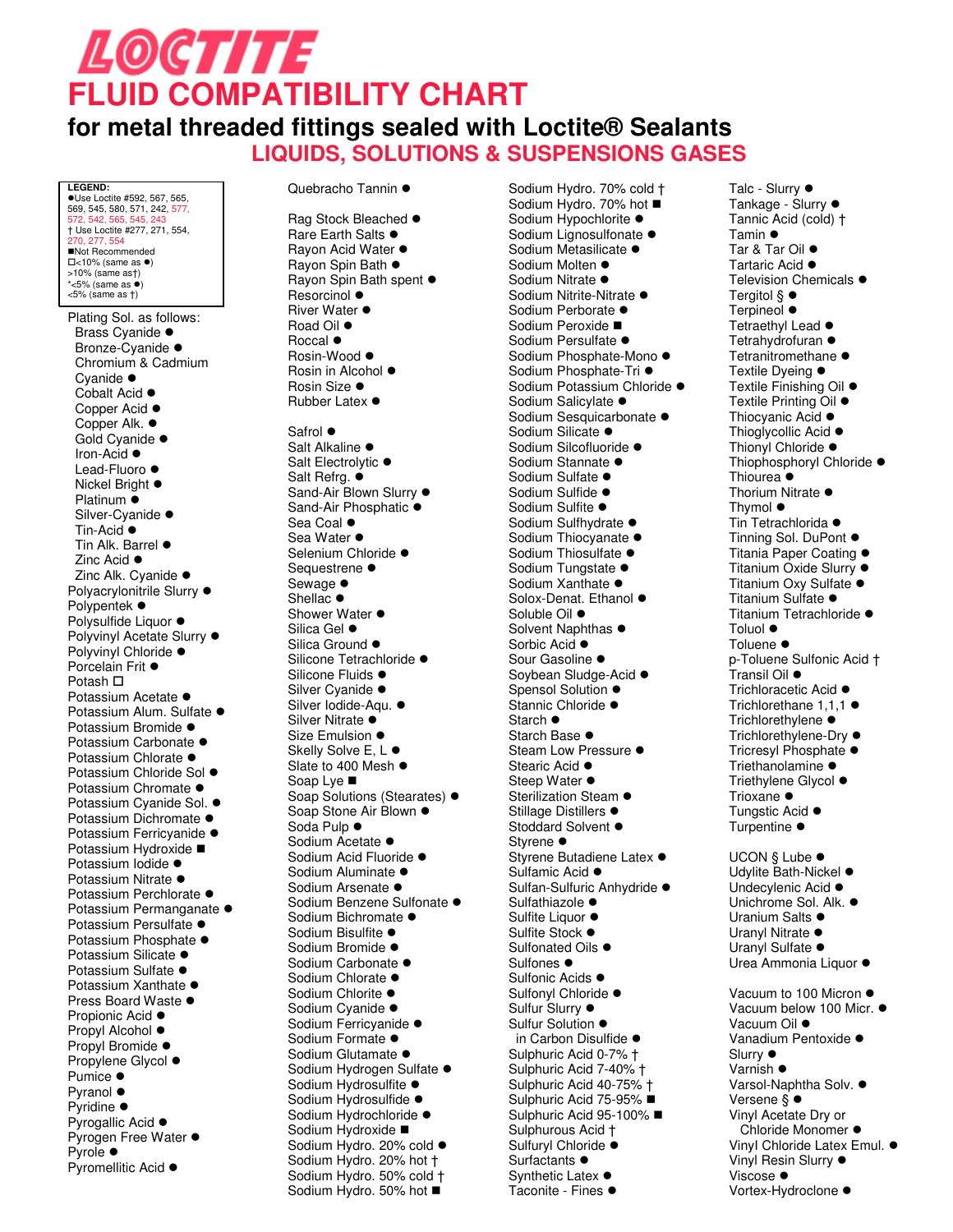Water-Acid - Below pH7  $\bullet$ Water pH7 to  $8 \bullet$ Water Alkaline - Over pH8  $\bullet$ Water Mine Water  $\bullet$ ТÎ Water River  $\bullet$ Water Sandy  $\bullet$ Water 'White" - low pH  $\bullet$ Water "White" - high pH  $\bullet$ Wax $\bullet$ Wax Chlorinated  $\bullet$ Wax Emulsions  $\bullet$ Weed Killer Dibromide  $\bullet$ Weisberg Sulfate Plating  $\bullet$ Wood ground pulp  $\bullet$ Wort Lines  $\bullet$ ÷, X-Ray Developing Bath ●  $X$ ylene  $\bullet$ Zelan  $\bullet$ Zeolite Water ● Zinc Acetate  $\bullet$ Zinc Bromide  $\bullet$ Zinc Chloride ● Zinc Cyanide-Alk.  $\bullet$ Zinc Fines Slurry  $\bullet$ Zinc Flux Paste  $\bullet$ Zinc Galvanizing  $\bullet$ Zinc Hydrosulfite  $\bullet$ Zinc Oxide in Water  $\bullet$ Zinc Oxide in Oil  $\bullet$ Zinc Sulfate  $\bullet$ Zincolate  $\bullet$ Zirconyl Nitrate  $\bullet$ Zirconyl Sulfate  $\bullet$ Acetylene  $\bullet$ Acid & Alkali Vapours  $\bullet$ Air  $\bullet$ Amine  $\bullet$ Ammonia  $\bullet$ Butane  $\bullet$ Butadiene Gas/Liquid · Butylene Gas/Liquid  $\bullet$ By-Product Gas (Dry)  $\bullet$ Carbon Dioxide · Carbon Disulfide  $\bullet$ Carbon Monoxide · Chloride Dry  $\bullet$ Chlorine Dry ■ Chlorine Wet ■ Coke-oven Gas-cold  $\bullet$ Coke-oven Gas-hot † Cyanogen Chloride · Cyanogen Gas  $\bullet$ Ethane  $\bullet$ Ether-see Diethyl Ether  $\bullet$ Ethylene  $\bullet$ Ethylene Oxide  $\bullet$ Freon § (11-12-21-22) † Furnace Gas hot † Furnace Gas cold  $\bullet$ Gas drip oil  $\bullet$ Gas flue  $\bullet$ Gas manufacturing  $\bullet$ Gas natural  $\bullet$ Helium  $\bullet$ Hydrogen Gas-cold  $\bullet$ Hydrogen Chloride ● Hydrogen Cyanide · Hydrogen Sulfide wet & dry  $\bullet$ Isobutane  $\bullet$ Methane  $\bullet$ Methyl Chloride  $\bullet$ Natural gas dry  $\bullet$ Nitrogen gas  $\bullet$ Nitrous Oxide ● Oil-Solvent Vapor ● Oxygen ■ Ozone ■ Producer Gas 50 PSI ● Propane  $\bullet$ Propylene  $\bullet$ Steam ■ Sulfur Dioxide · Sulfur Dioxide dry  $\bullet$ Sulfur Trioxide Gas ■ Sulfuric Acid Vapor  $\bullet$ 

NOTE: 1. The above information does not constitute a recommendation of sealant use. It is intended only as a guide for consideration by the purchaser with the expectation of favorable confirming test results. It is impossi with the multitude of chemicals in existence, therefore, compatibility has been estimated based on a wide variety of customer experience.<br>2. With the stringent action of such chemicals as Freon, strong cold acids and caust

§Listing(s) may be Brand Name(s) or Trademarks for chemicals of Corporations other than Loctite.

Loctite product numbers in red are worldwide or application-specific products.

(This is a list of chemical stability only. It does not constitute approval for use in the processing of foods, drugs, cosmetics, pharmaceuticals, and ingestible chemicals). Loctite products are not recommended for<br>use in

The data contained herein are furnished for information only and are believed to<br>be reliable. We cannot assume responsibility for the results obtained by others<br>over whose methods we have no control. It is the user's respo mentioned herein and to adopt such precautions as may be advisable for the<br>protection of property and of persons against any hazards that may be involved<br>in the handling and use thereof.<br>In light of the foregoing, LOCTITE CORPORATION'S PRODUCTS. LOCTITE CORPORATION SPECIFICALLY

DISCLAIMS ANY LIABILITY FOR CONSEQUENTIAL OR INCIDENTAL<br>DAMAGES OF ANY KIND, INCLUDING LOST PROFITS. The discussion herein<br>of various processes or compositions is not to be interpreted as a representation<br>that they are fre under any LOCTITE CORPORATION patents which may cover such processes<br>or compositions. We recommend that each prospective user test the proposed<br>application to determine its suitability for the purposes intended prior to<br>in data as a guide. This product may be covered by one or more United States or foreign patents or patent application.

© 2000 Loctite Corporation 1001 Trout Brook Crossing, Rocky Hill, CT 06067 • Tel (860) 571-5700 • FAX (860) 571-5465

LT-836A (8/00) 0004-618

LOCTITE

**Loctite Americas**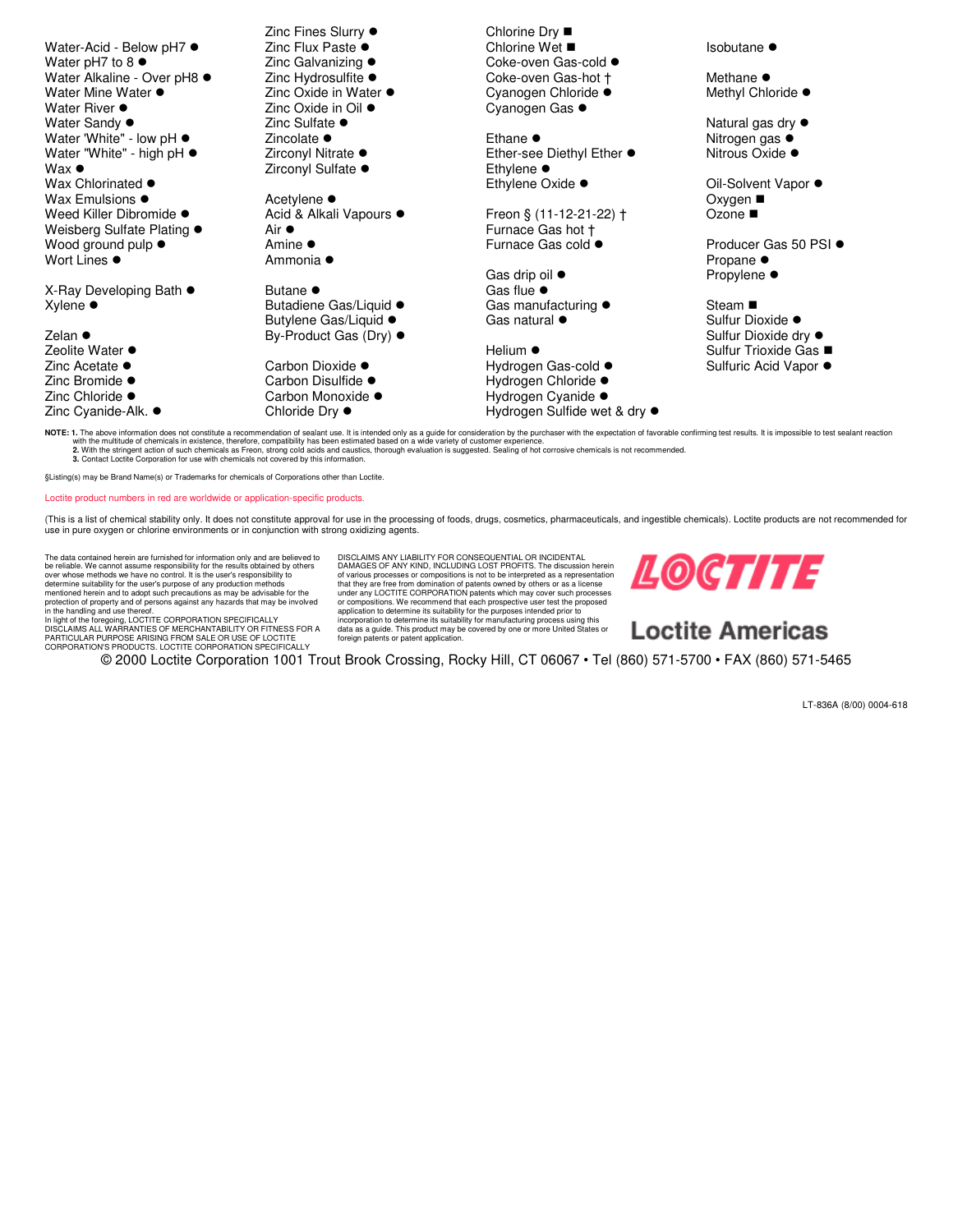#### **CHAPTER 5 809-D INSTALLATION GUIDE**

- 1. Pick a spot in the tank for the sender bar to be mounted. It should be as close to the middle of the tank as possible. Allow room for the head at the top of the sender bar. Make sure that the float will not contact any baffles or other obstructions in the tank. It is preferable if the float can be accessed from the hatch, to make any future service work easier. For this reason **do not** mount the float behind a baffle where it can't be reached from the hatch.
- 2. Drill or cut a hole in the top of the tank to mount a 1 inch NPT coupler (not provided). Weld the top coupler in place.
- 3. Slide the compression fitting over the sender bar, threads facing down, and insert the bar through the coupler and align it vertically in the tank. Determine how much length needs to be cut off the bottom of the bar. At a minimum the bar should be mounted 1 inch off the bottom of the tank to allow for tank expansion and contraction. For tanks greater than 75 inches in height, increase the gap to 1.5 inches. Cut the bar with a hack saw and trim the exposed circuit board with a sharp knife. **Do not use a disk type cutoff saw since the heat generated will short circuit the internal circuit board.**
- 4. **Ensure that the compression fitting is on the bar** and clean the end of the bar and the inside of the end cap with Loctite 7070 Cleaner. Spray Loctite T7471 Primer onto both the end of the bar and the inside of the end cap. Allow the primer to dry for a few minutes. Apply a bead of Loctite 680 Retaining Compound around the bottom of the tube and around the top of the end cap. Place the cap onto the end of the tube with a twisting motion so that the retaining compound is smeared completely on the portion of the bar where the end cap is. To remove entrapped air, place the end on the floor and rock the bar until excess air has escaped. Keep the end cap in position by gently clamping the bar in a vise with the end against a solid object. Avoid setting the end cap against a cold floor, as this will slow the curing process. The curing time should be about an hour at room temperature. **The Loctite must be set before the tank is put into service. Bar failure due to a leaking end cap is NOT covered by warranty.** Note that a kit with all the required Loctite products is available from Garnet. For further details on the Loctite products see Technical Service Bulletin #17 on our web site, www.garnetinstruments.com.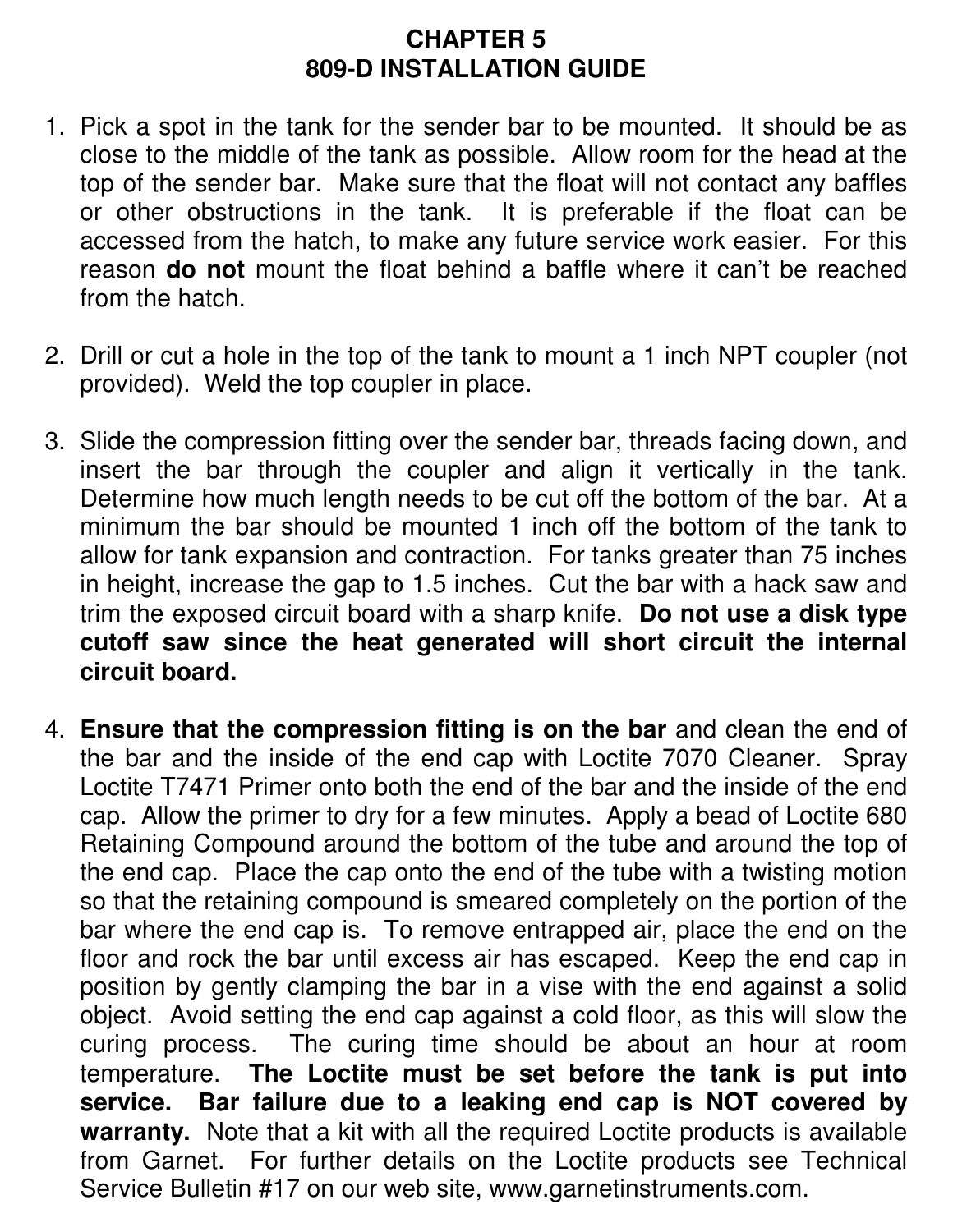5. Make up an anchor by cutting a 4" X 16" piece of 1/4" thick material. Bend each end down at 90 degrees (see the diagram below), so the resulting flat piece is about 4" X 10" inches with 3" sides. Drill a hole to insert a 2"ID schedule 40 pipe in the center of the plate, weld tube to plate. Insert the bar into the tank and slide the anchor assembly over the sensor bar with the "**U**" facing down. Align the sensor bar vertically and weld the anchor in place to the bottom of the tank. Pull the sensor bar up a bit and slide the float (cone side up) over the bar. Lower the bar back into the anchor.



- 6. Tighten the base of the compression fitting into the coupler. Lift the bar 2" off the bottom of the tank, and tighten down the compression fitting nut. Raise and lower the float a few inches to set the bottom reading.
- 7. Pick a spot in the cab for the display. Make sure that the display is visible from the drivers seat and from the door. Make up a bracket to hold the box in position and mount the box, but leave the front panel off. The front panel is held on by the four small Phillips screws in the corners.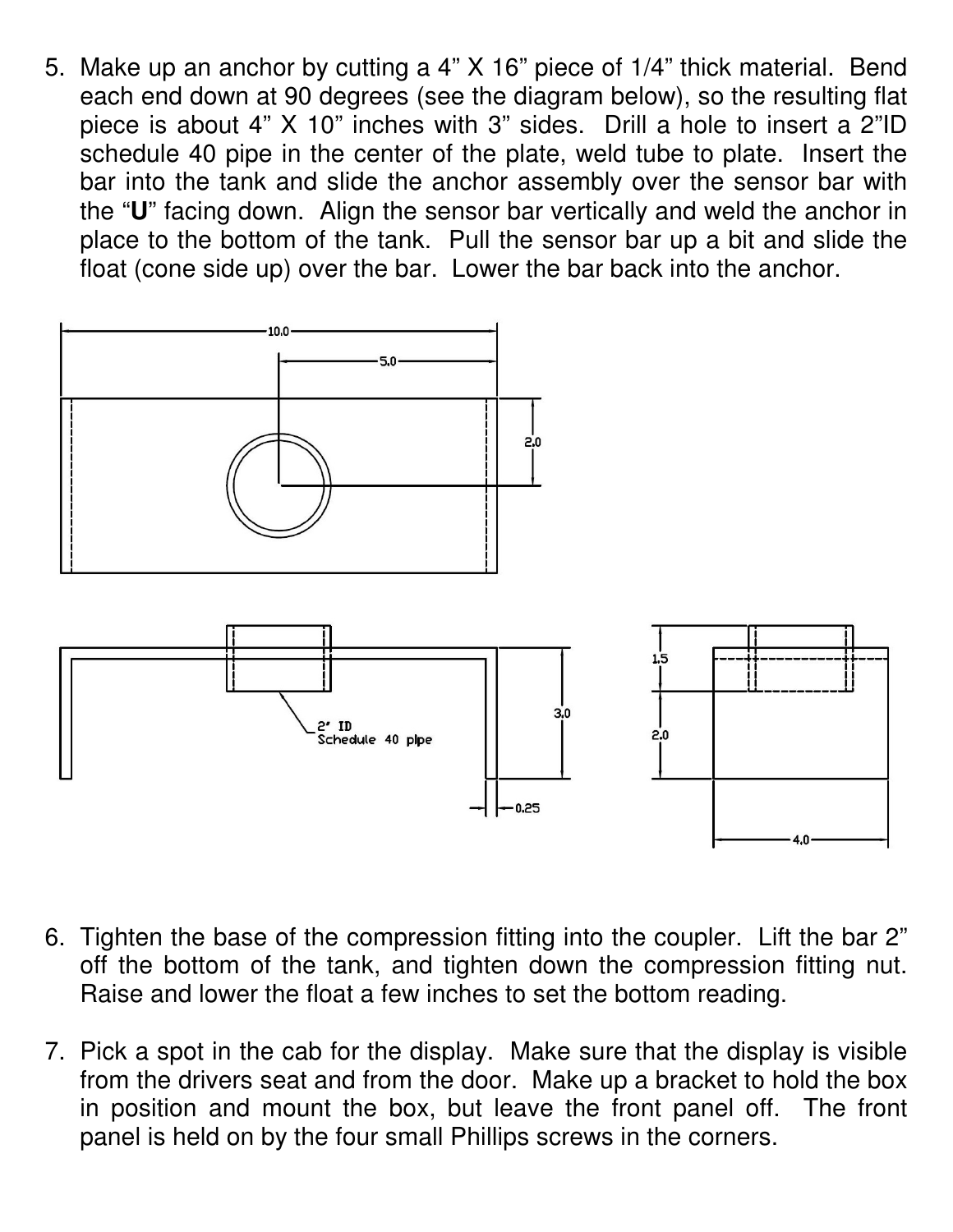- 8. Route 1/4" Nylon air brake hose (Synflex) from the sensor head to the display and fasten with a **brass insert** and **compression fitting** at the head end. Drill holes in the back of the box (make sure the front panel is out) for the fibre and the wiring. **At the lowest point in the air line insert a T fitting with approximately two feet of Synflex hanging down to provide a drain for any water than may get into the system.** Locate the end of the Synflex near to the display box and feed the fibre optic cable through the hose, leaving about 12 inches extra at the head end. Route the fibre into the box through the hole that was drilled.
- 9. Cut the fibre ends square with a sharp knife and insert the fibre into the connectors at each end and tighten the connector lock nuts. Make sure that the fibre is loosely coiled inside the enclosure and is not pulled tight or bent sharp. The display should change from reading "no L" to some inch value as soon as the fibre is connected. If not, check that the fibre ends are clean and cut square, and that the fibre is fully inserted into the connectors at each end. If the display shows "bL: 8" or "bL:11" reprogram the sender bar or display for the correct mode (1/3 or 1/6 inch).
- 10. Inspect the head cap for casting flash, lightly sand or scrape off any casting protrusions. Make sure that there is grease on the rubber O-ring and snap on the head cap.
- 11. At the display, connect the wiring according to the following table. It is only necessary to connect the wires that are required for the application. The +12V power and ground wires must be connected for the gauge to function. All other wires are either optional or are for optional accessories.

| <b>Wire Color</b>   | <b>Function</b>              |
|---------------------|------------------------------|
| <b>GREEN/YELLOW</b> | Remote output                |
| <b>BLACK</b>        | Ground (required)            |
| <b>RED</b>          | +12V power input (required)  |
| YELLOW              | <b>SHUTDOWN Alarm output</b> |
| <b>PURPLE</b>       | <b>HORN Alarm output</b>     |

12. It is prudent to connect the 12 volt power source through a one amp fuse. The remote outputs must be connected to the appropriate Garnet equipment if they are to be used. Contact Garnet for information concerning the connection of the remote output. The alarm outputs are circuits to ground that do not provide power, external truck power must be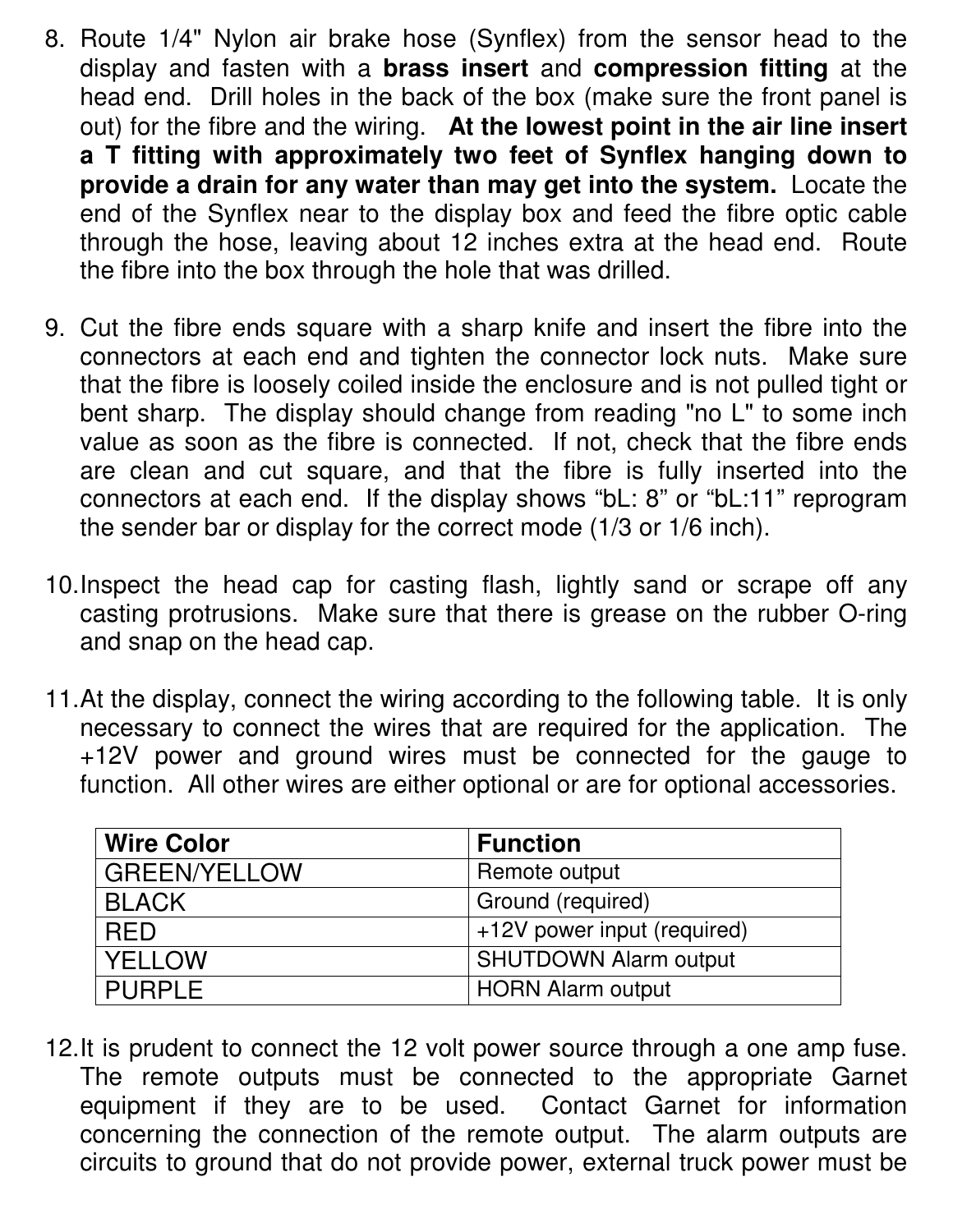provided for the alarms to function. To program the alarms see the alarm programming section.

- 13. Program the gauge as directed in the programming section. To determine the bottom reading of the gauge, measure from the bottom of the tank to the middle of the straight vertical part of the float when the float is resting on the anchor. Do **NOT** set the gauge to read "0" at the bottom since this will not result in a correct reading when the float is actually floating on the product. In addition, if the gauge ever goes below "0" due to tank expansion, it will read some nonsensical value since this region has not been programmed.
- 14. Fasten on the front panel with the four Phillips screws in the corners. The screws are small, **do not** over tighten them. The screws are in soft plastic so they do not need to be really tight to keep from backing out.
- 15. Verify gauge operation by lifting the float. Record the unit number, calibration units, minimum and maximum readout values, and any alarm points programmed in the **IMPORTANT OPERATOR INFORMATION** area on the front page of the owners manual. **The truck operator must be given the owners manual upon delivery with all front page data filled in.**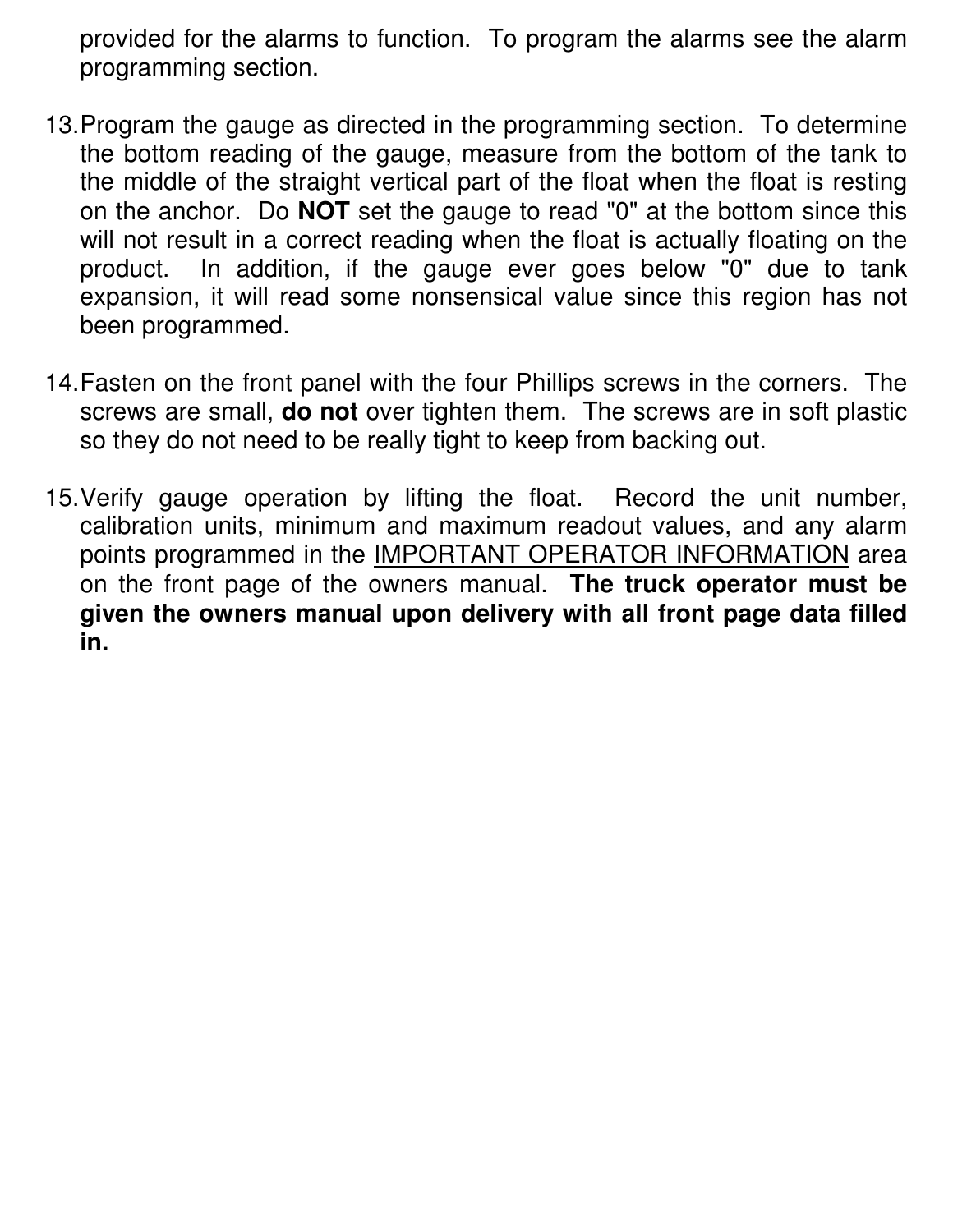#### **CHAPTER 6 SENDER BAR PROGRAMMING**

The 809-D sender bar is identified by an "X" in the serial number, for example 810X-9999. It can be programmed for either 1/3" 8 bit operation or 1/6" 11 bit operation. The reason that the bar sends more bits for 1/6" operation is that there are twice as many points to send. The 809-D display must be programmed to match the mode of the bar, so if the bar is in 1/3" mode the display must be in 1/3" mode, and if the bar is in 1/6" mode the display must be in 1/6" mode. If the modes do not match, the display will show bL: 8 or bL:11.

#### **CAUTION: If the bar is being used with a display other than an 808PS2, 809-D, OR 810PS2, contact your dealer or Garnet Instruments before attempting to operate the bar in 1/6" mode with the different display.**

For security, the bar holds its mode information in three different memory locations and continually takes the best two out of three as being the correct mode. If any one location is corrupted it is automatically repaired. If the bar ever loses its mode information completely, it will default to 1/3" operation.

The bars are always shipped in 1/3" mode, so they only need to be programmed if the 1/6" mode is desired. If a bar is in 1/6" mode it can be programmed back to 1/3" mode. A bar can be reprogrammed any number of times. The bar mode is programmed by holding a magnet underneath the head for a specific period of time. The magnet can either be one you have, or a float can be used – slide it right up against the head (this can only be done before the compression fitting is on). The magnet is in the correct position when the opto appears to flicker continuously instead of flashing.

**To program a bar to 1/6" mode**, hold the magnet under the head for 12 seconds. The LED should appear to flicker continually during this time. Remove the magnet after the 12 seconds, the LED will respond with 6 long flashes (1 second on, 1 second off, 1 second on, etc.). After the 6 long flashes, the bar will resume normal operation. If desired, the bar can be plugged into the 817 **OPTICAL INPUT**, the # BITS should show 11. Note that the timing window is from 9 to 15 seconds, so you don't have to be exact.

**To program a bar to 1/3" mode**, hold the magnet under the head for 6 seconds. The LED should appear to flicker continually during this time. Remove the magnet after the 6 seconds, the LED will respond with 3 long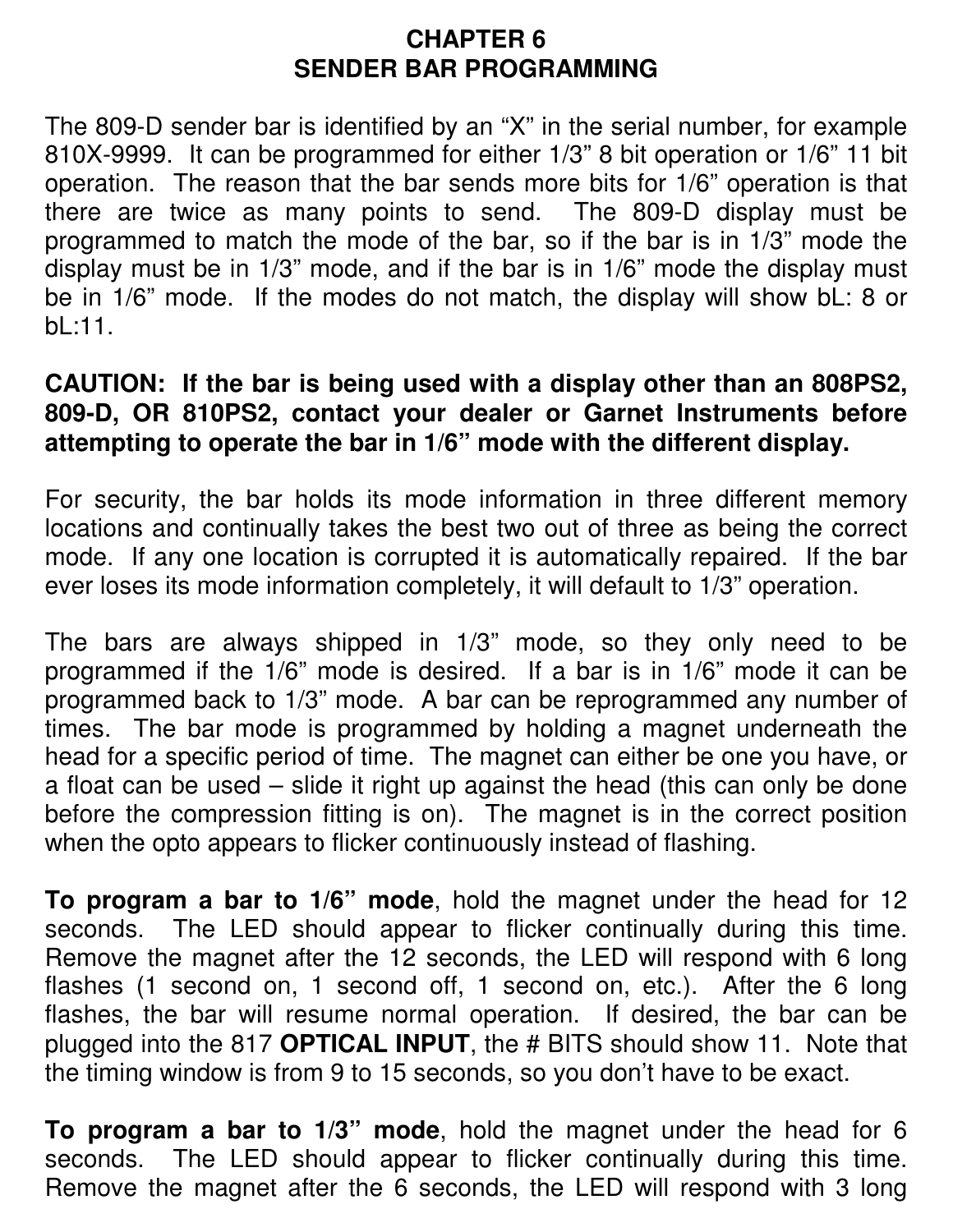flashes (1 second on, 1 second off, 1 second on, etc.). After the 3 long flashes, the bar will resume normal operation. If desired, the bar can be plugged into the 817 **OPTICAL INPUT**, the # BITS should show 8. Note that the timing window is from 3 to 9 seconds, so you don't have to be exact.

If the magnet is held in position for less than 3 seconds or more than 15 seconds, the bar mode will not change. The bar can be programmed to either mode regardless of the mode it is currently in, so if in doubt about the mode feel free to reprogram.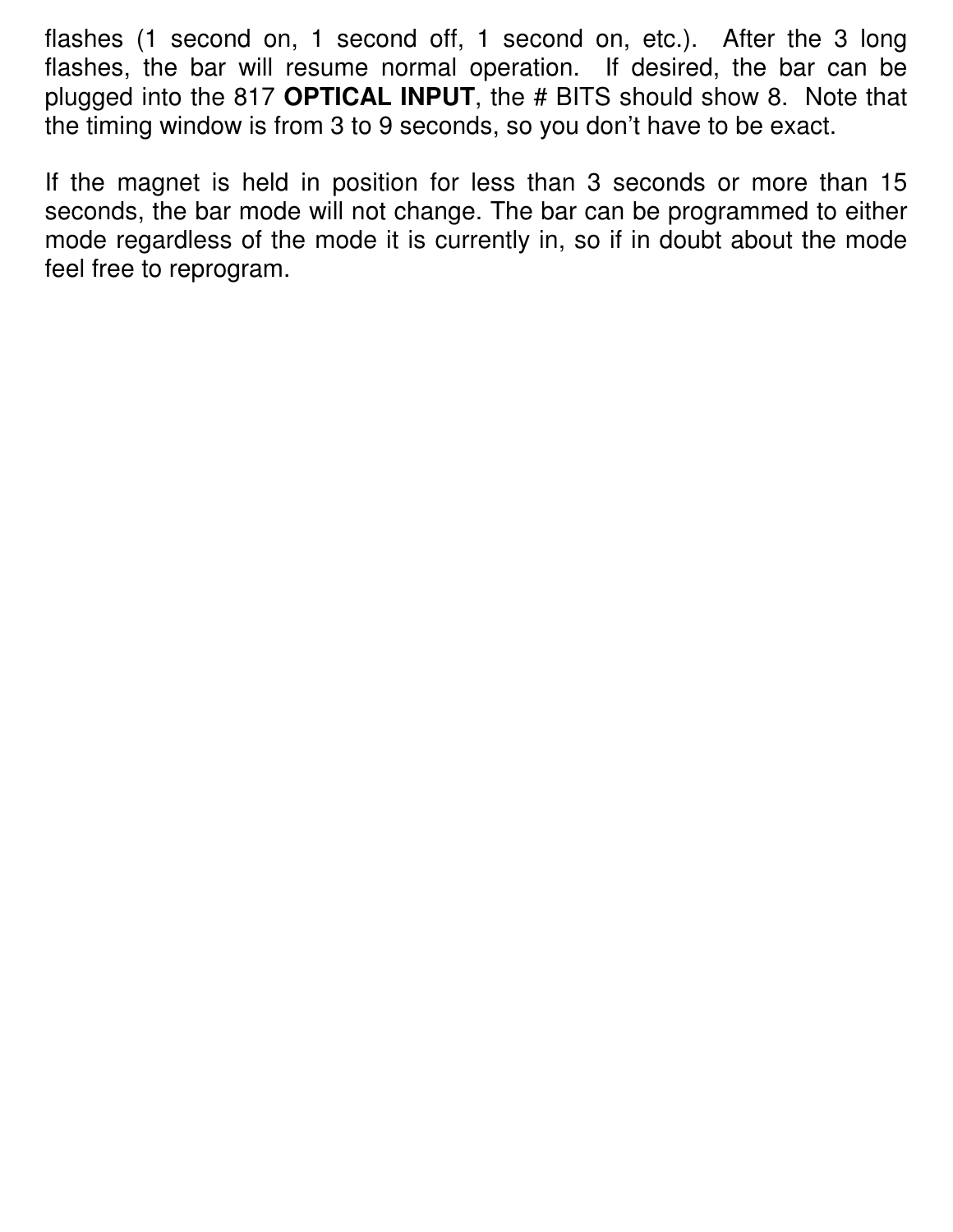#### **CHAPTER 7 SETTING DISPLAY PRODUCT DENSITY**

When the gauge is calibrated with the correct offset, it is assumed that the density of the product is 0.90 (specific gravity is 90% of pure water). The amount that the float sinks into the product will vary somewhat with the density of the product, and hence the gauge reading will change slightly. For lower density product, the float will sink more, and so the gauge will read a bit low. For higher density product, the float will sink less (it will float higher), so the gauge will read a bit high. The following tables summarize float levels as they relate to the type of float and product density.

| <b>Product</b> | <b>Amount</b> | Level    | <b>Correction</b> |        |
|----------------|---------------|----------|-------------------|--------|
| Specific       | <b>Float</b>  | Error    | 1/3"              | 1/6"   |
| Gravity        | <b>Sinks</b>  | (Inches) | Mode              | Mode   |
| 0.60           | 1.88          | 0.63     | 2/3               | 4/6    |
| 0.65           | 1.73          | 0.48     | 1/3               | 3/6    |
| 0.70           | 1.61          | 0.36     | 1/3               | 2/6    |
| 0.75           | 1.50          | 0.25     | 1/3               | 2/6    |
| 0.80           | 1.41          | 0.16     | 0                 | 1/6    |
| 0.85           | 1.32          | 0.07     | 0                 | 0      |
| 0.90           | 1.25          | 0.00     | 0                 | 0      |
| 0.95           | 1.18          | $-0.07$  | 0                 | 0      |
| 1.00           | 1.13          | $-0.13$  | 0                 | 0      |
| 1.05           | 1.07          | $-0.18$  | 0                 | $-1/6$ |
| 1.10           | 1.02          | $-0.23$  | 0                 | $-1/6$ |
| 1.15           | 0.98          | $-0.27$  | $-1/3$            | $-2/6$ |
| 1.20           | 0.94          | $-0.31$  | $-1/3$            | $-2/6$ |

#### **Plastic Truck Float Buoyancy**

Nominal calibration is 1/2 way up straight side of float. **Bold indicates density of water**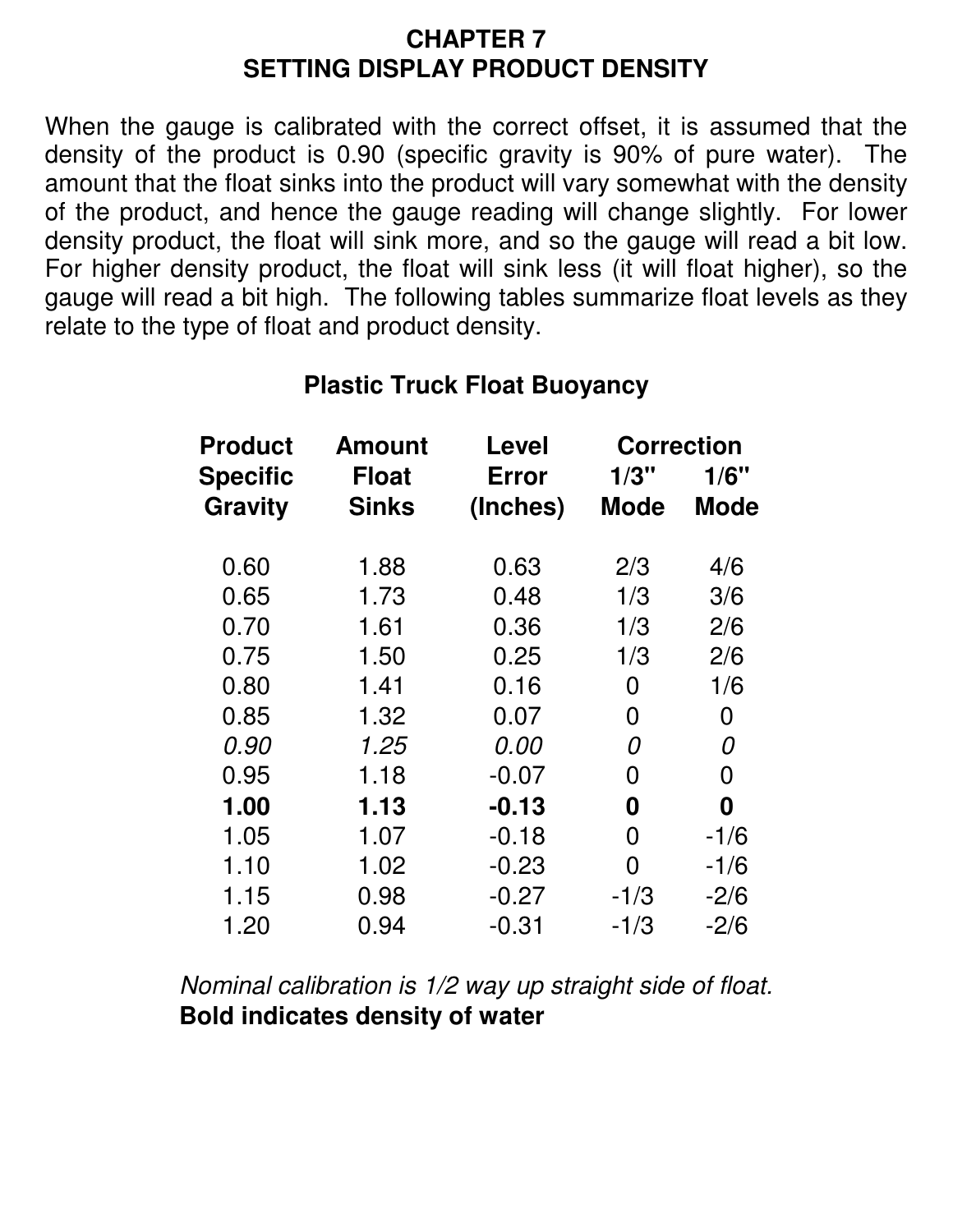#### **Stainless Steel Truck Float Buoyancy**

| <b>Product</b> | <b>Amount</b>      | <b>Level</b> | <b>Correction</b> |           |
|----------------|--------------------|--------------|-------------------|-----------|
| Specific       | <b>Float Sinks</b> | <b>Error</b> | 1/3"              | 1/6"      |
| <b>Gravity</b> | (Inches)           | (Inches)     |                   | Mode Mode |
| 0.60           | 2.92               | 0.97         | 3/3               | 6/6       |
| 0.65           | 2.69               | 0.75         | 2/3               | 4/6       |
| 0.70           | 2.50               | 0.56         | 2/3               | 3/6       |
| 0.75           | 2.33               | 0.39         | 1/3               | 2/6       |
| 0.80           | 2.19               | 0.24         | 0                 | 1/6       |
| 0.85           | 2.06               | 0.11         | 0                 | 0         |
| 0.90           | 1.94               | 0.00         | 0                 | 0         |
| 0.95           | 1.84               | $-0.10$      | 0                 | 0         |
| 1.00           | 1.75               | $-0.19$      | 0                 | $-1/6$    |
| 1.05           | 1.67               | $-0.28$      | $-1/3$            | $-2/6$    |
| 1.10           | 1.59               | $-0.35$      | $-1/3$            | $-2/6$    |
| 1.15           | 1.52               | $-0.42$      | $-1/3$            | $-2/6$    |
| 1.20           | 1.46               | $-0.49$      | $-1/3$            | $-3/6$    |

#### Nominal calibration is at the weld in center of float. **Bold indicates density of water**

To compensate for density variations, the display can be set for the product density. When this is done, it will change the reading by the amount shown in the "Correction" column so that the gauge will read correctly. Note that the amount of variation with density is not large. The density correction will only be needed if the range of product densities is very wide.

If the gauge is put into raw inch mode by jumping pins 1 and 2 on the programming plug, the density correction has no effect. The density correction also has no effect on the calibration during programming or copying.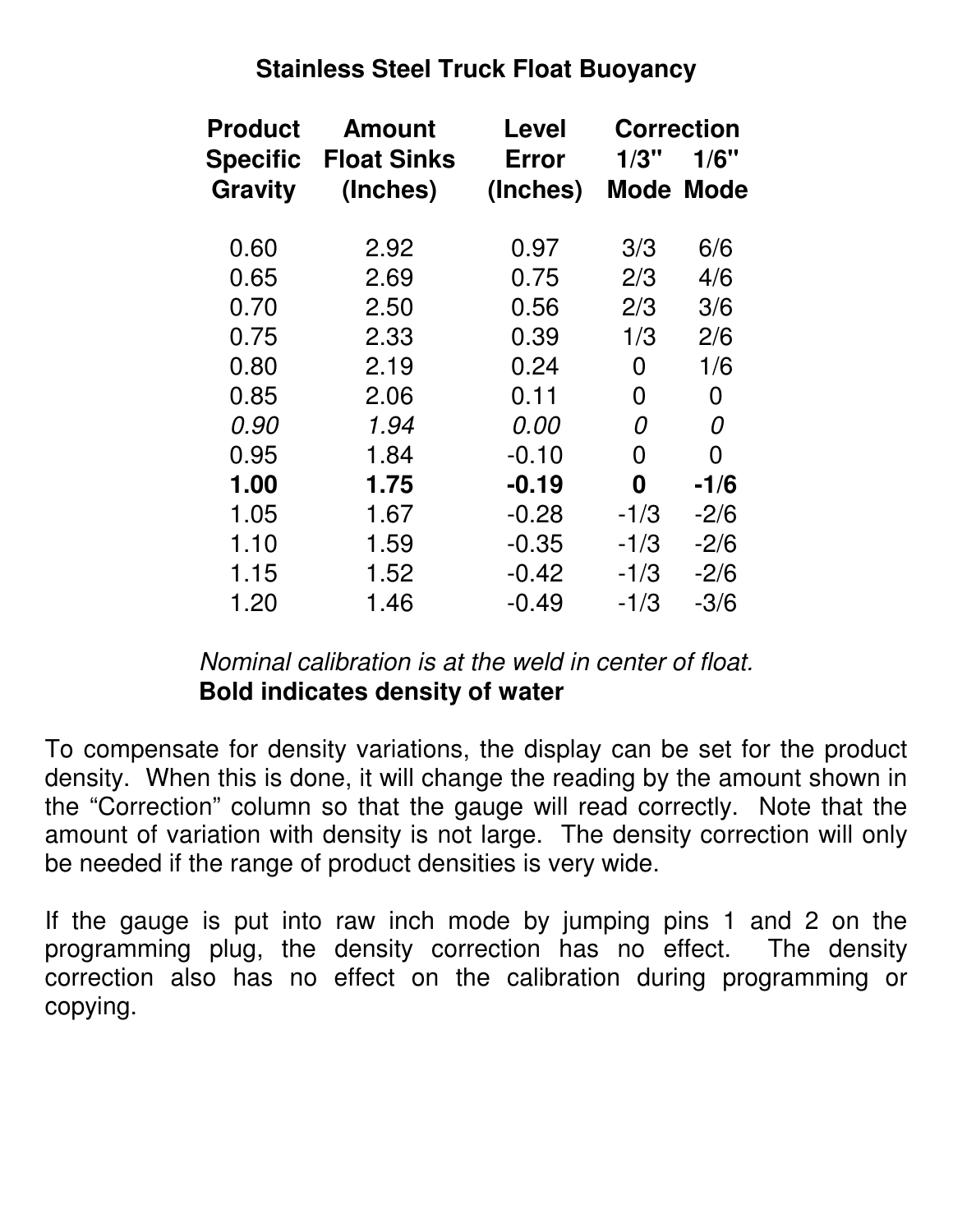### **To set the density:**

- 1. The display must be showing a valid reading in order to set the density. If "no L" or some other error message is showing, repair or connect the gauge before proceeding.
- 2. Press and hold the DOWN button. After about 7 seconds the display will show the current density setting, for example, "C .90" indicates a current density setting of 0.90 which is the default. Release the button at this point.
- 3. If no further action is taken, the display will revert to normal operation after about 5 seconds with no change in the density setting. This is useful if you just want to check the current density setting.
- 4. To change the density setting, press and release the button repeatedly until the correct density is shown. This must be started before the 5 second time expires, otherwise start again at step 2. The "C" for "current density" on the display will change to "P" for "Program density" and the density will increase from the current setting in 0.05 increments for each button press. For example, if the current density is 0.90, then the display will show "P .95", "P1.00", "P1.05", "P1.10", "P1.15", "P1.20", then it will start over at "P .60", "P .65", and so on.
- 5. When the correct density is shown, stop pressing the button. After 5 seconds the display will show "Stor" for 2 seconds, indicating that the new density value has been stored.
- 6. The display will then return to normal operation

### **To program which float is being used:**

- 1. Since the plastic and stainless steel floats have different buoyancies, the display must be programmed with the type of float used so the density correction will be accurate. This only needs to be done once during installation.
- 2. The display must be showing a valid reading in order to program the float type. If "no L" or some other error message is showing, repair or connect the gauge before proceeding.
- 3. Press and hold the DOWN button. After about 7 seconds the display will show the current density setting, for example, "C .90" indicates a current density setting of 0.90 which is the default. Continue to hold down the button.
- 4. Press the SHUTDOWN button, the display will change to "PL F" or "SS F" depending on whether the display is currently programmed for a plastic or stainless steel float. When this happens, release the buttons.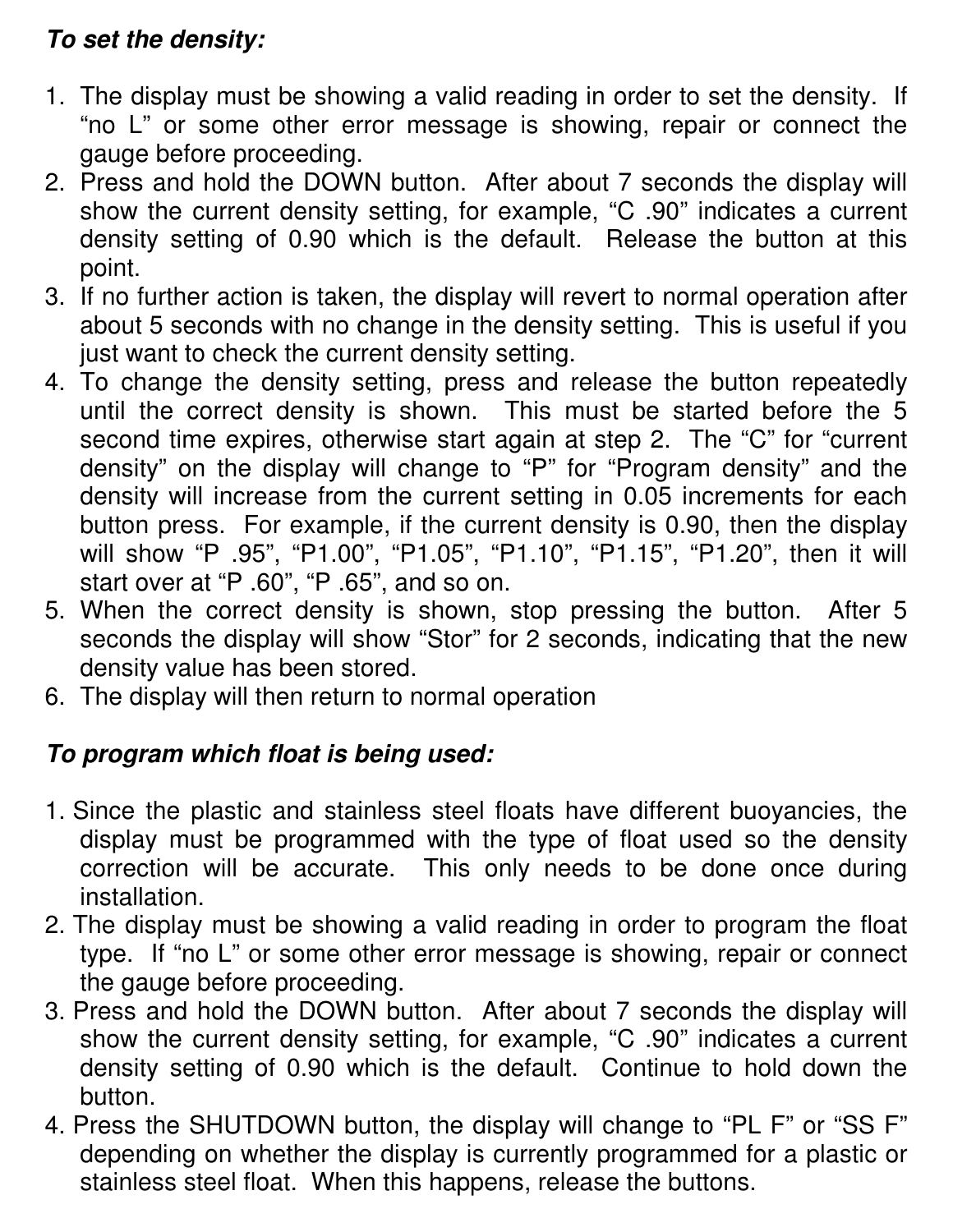- 5. If no further action is taken, the display will revert to normal operation after about 5 seconds with no change in the float programming. This is useful if you just want to check the current float programming.
- 6. To change the float programming, press and release the SHUTDOWN button before the 5 second time expires, otherwise start again at step 3. Each time the button is pressed the float type will change.
- 7. When the correct float type is shown, programming is complete. After 5 seconds of no button activity, the display will show "Stor" for 2 seconds if the float type has been changed, indicating that the new float type has been stored.
- 8. The display will then return to normal operation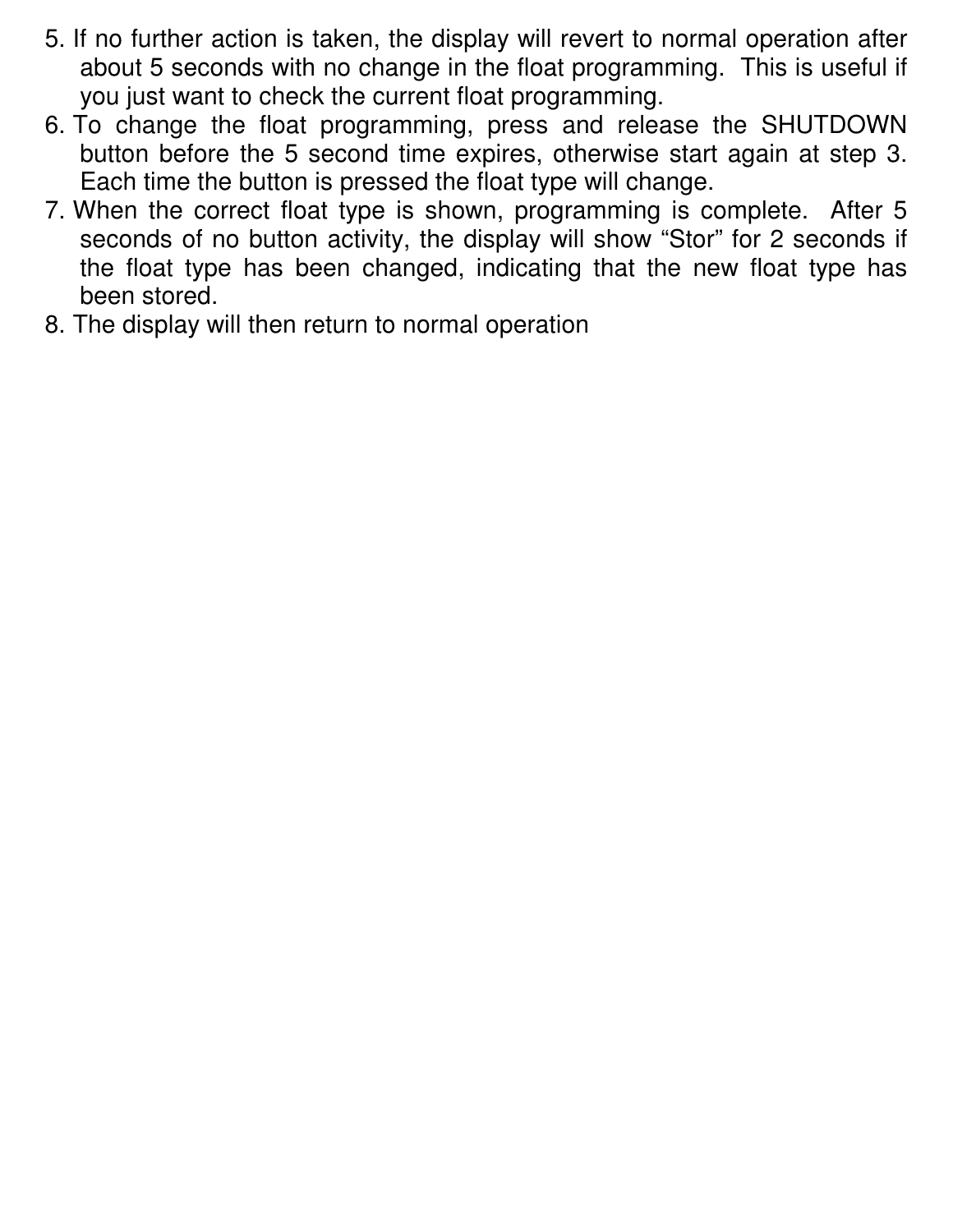#### **CHAPTER 8 809-D PROGRAMMING INSTRUCTIONS**

The 809-D provides an interactive programming experience. When the programming plug is connected to the gauge, the gauge display will show "prog" within a couple of seconds. Do not start programming the gauge until "prog" is shown. After the plug has been removed, the gauge display will show "donE" for a moment. Power must be applied to the display before any programming can be done and before the programmer is plugged in to the display..

**Note**: it is not possible to directly copy the calibration from an 808, 808i, 808A or old style 810 to an 809-D. The calibration will have to be re-entered using the procedure to calibrate a gauge from a table of calibration values.

#### **Program the 809-D for the correct mode (1/3", 1/4", or 1/6"):**

- 1. The 809-D display can be used with either the 808, 810, or 908 bars, which requires the installer to make sure that the display is programmed for the correct mode so that it will operate correctly with the sender bar used. The 817 programmer is not needed for this operation.
- 2. Disconnect the fibre from the display and make sure that no ambient light is getting into the optical connector. The display must be showing "no L" in order to set the mode.
- 3. Press and hold the UP and HORN buttons on the front of the display. The display will show "C1-3", "C1-4" or "C1-6" within a couple of seconds, indicating the current mode that the display is set for (the "C" means "current"). Continue to hold down the buttons.
- 4. After 3 seconds of showing the current mode, the display will show "P1- 3" for 3 seconds, then it will show "P1-6" for three seconds, then it will show "P1-4" for three seconds (the "P" means "program"). Releasing the buttons during the time that "P1-3" is shown will program the mode at 1/3", releasing the button during the time that "P1-6" is shown will program the mode at 1/6", and releasing the buttons during the time that "P1-4" is shown will program the mode at  $1/4$ ". To confirm that the new mode has been stored in memory, the display will show "Stor" for one second after releasing the buttons.
- 5. If the buttons are held down past the setting time for the 1/4" mode, the display will exit the mode setting program. Continuing to hold the buttons down will cause the display to re-enter the mode setting program from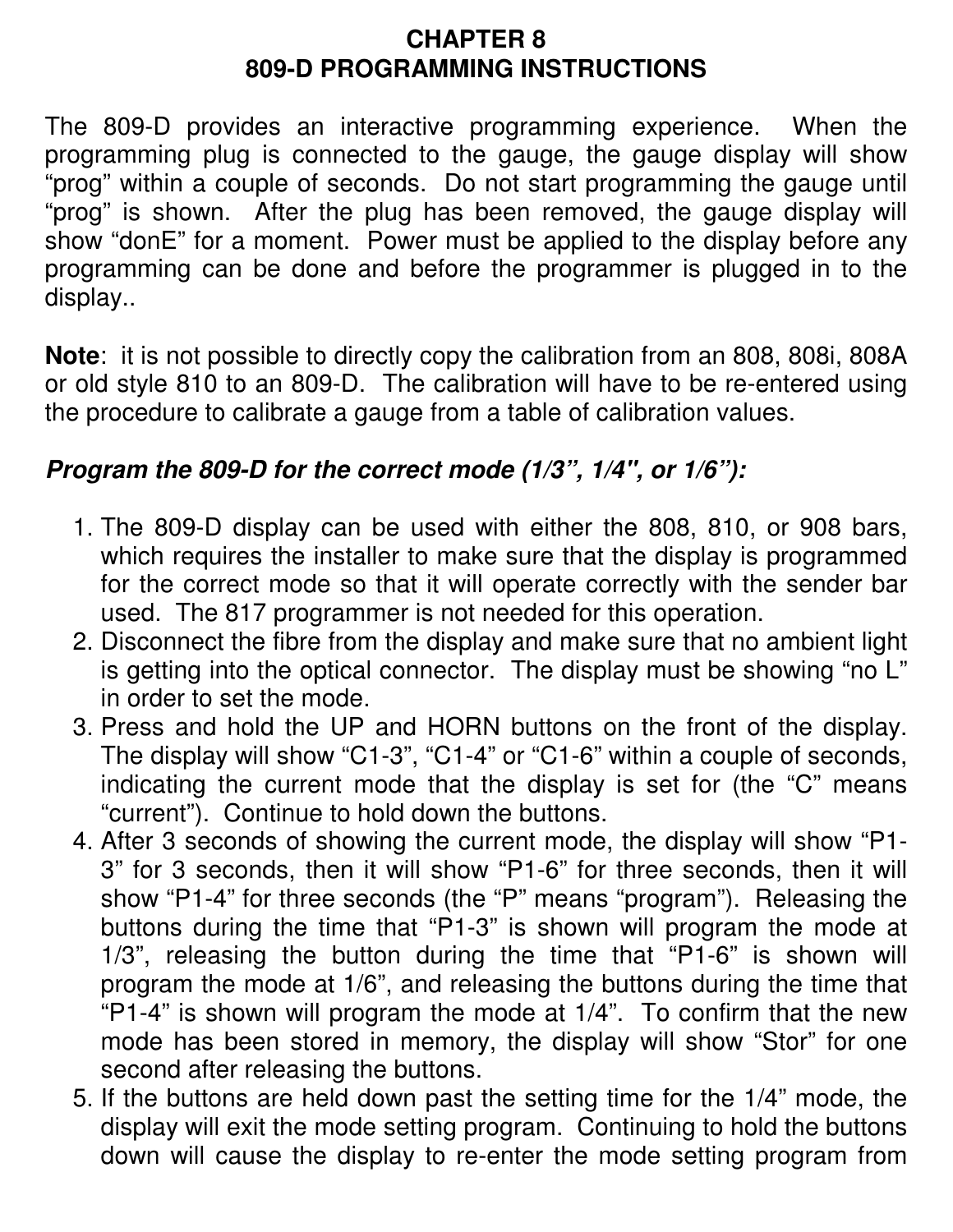the beginning. Releasing the buttons at any time other than when "P1-X" is shown will result in no change to the mode.

6. Double check the mode by pressing the buttons until "C1-X" is shown, and then immediately release the button.

#### **Program the 809-D gauge display into inches:**

- 1. Turn on the programmer.
- 2. Make sure the inch mode is correct.
- 3. Select a memory location with **MEM LOC**.
- 4. Press the **INCH MEM (SHIFT 1)** button to put inches into the memory. If the inches are already in memory from a previous calibration, it is not necessary to do it again, but make sure that they are the correct inches (1/3 or 1/6).
- 5. Make sure that the fibre from the sender bar is connected to the gauge display, and plug the programmer plug into the gauge display. Press the **BAR** button. The INCHES display should show some inch reading, if it shows "no L" or "bad L' check the fibre connection and the bar mode (1/3 or 1/6 inch). NOTE: The black fibre optic cable connector MUST be shaded from direct sunlight. See the 817 User Manual for further information.
- 6. Measure the distance from the bottom of the tank to the middle of the float, this is the bottom reading. Use the **OFFSET** buttons to obtain this reading on the CALIBRATION display. **NOTE:** The calibration offset is carried over when memory locations are changed.
- 7. Press the **PROG** button to transfer the calibration to the gauge.
- 8. When the operation is complete, unplug the programmer from the gauge and verify gauge operation.

#### **Copy one 809-D gauge display to another (can also copy from an 808P2 or 810PS/810PS2):**

- 1. Turn on the programmer.
- 2. Make sure the inch mode is correct.
- 3. Select a memory location with **MEM LOC**.
- 4. Plug the programmer plug into the gauge display to be copied **from**. Press the **COPY** button to copy the gauge calibration into memory.
- 5. When the operation is complete, unplug the programmer plug from the first gauge and plug it into the gauge display to be copied **to**. Press the **PROG** button to transfer the calibration to the second gauge.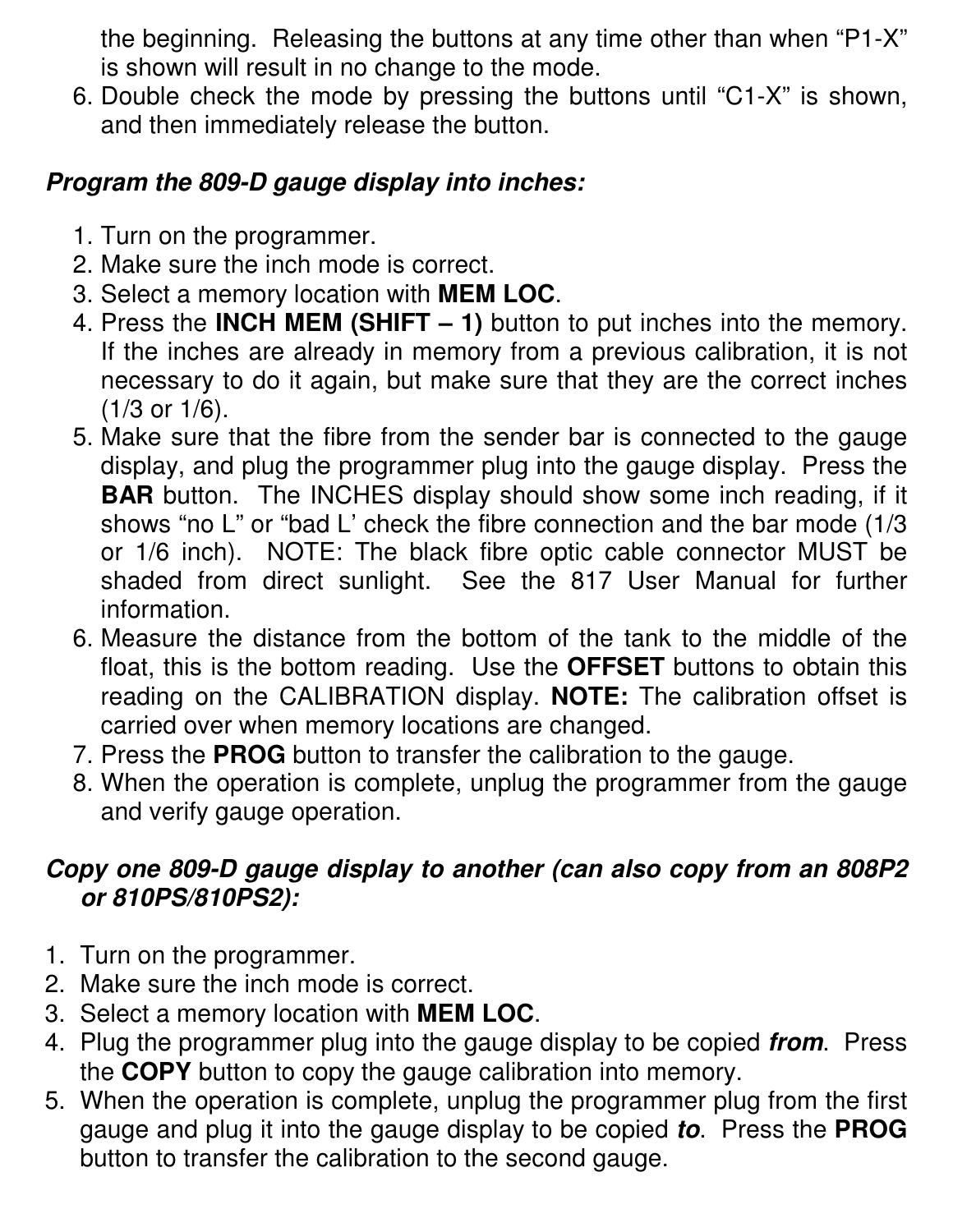6. When the operation is complete, unplug the programmer from the gauge and verify gauge operation.

#### **Program a 809-D gauge display from a table of calibration values:**

- 1. Obtain a table of inches versus volume
- 2. Turn on the programmer.
- 3. Make sure the inch mode is correct.
- 4. Select a memory location with **MEM LOC**.
- 5. Press the **CLEAR MEM** button to erase any previous calibration.
- 6. Starting at the 0 inch value of volume calibration, use the **0 to 9, decimal,**
- **E, F, L, U, or BL** buttons on the keypad to enter the calibration. Press the **ENTER** button to store the value in memory. When **ENTER** is pressed, the inches will go to the next value. If you make a mistake, use the **BACK** button to erase the entry, or if **ENTER** has already been pressed, use **INCHES**  $\downarrow$  to go back to that inch value and re-enter the correct value. If more than 4 numbers are entered the previous ones will scroll off the left of the display. If **ENTER** is pressed before any numbers, nothing will happen.
- 7. After the table has been entered, use the **INCHES** buttons to review the table to make sure it is correct. If a calibration value is incorrect, simply reenter it and press **ENTER**.
- 8. Continue with the same procedure as in **Program the 809-D gauge display into inches** from step 5. When setting the bottom reading, use the calibration table to look up the volume corresponding to the distance to the middle of the float. Use the **OFFSET** buttons to obtain this reading on the CALIBRATION display.

### **Program a 809-D gauge display from a table stored in memory:**

- 1. Turn on the programmer.
- 2. Make sure the inch mode is correct.
- 3. Select the desired memory location with **MEM LOC**.
- 4. After the table has been entered, use the **INCHES** buttons to review the table to make sure it is correct. If a calibration value is incorrect, simply re-enter it and press **ENTER**.
- 5. Continue with the same procedure as in **Program the 809-D gauge display into inches** from step 5. When setting the bottom reading, use the calibration table to look up the volume corresponding to the distance to the middle of the float. Use the **OFFSET** buttons to obtain this reading on the CALIBRATION display.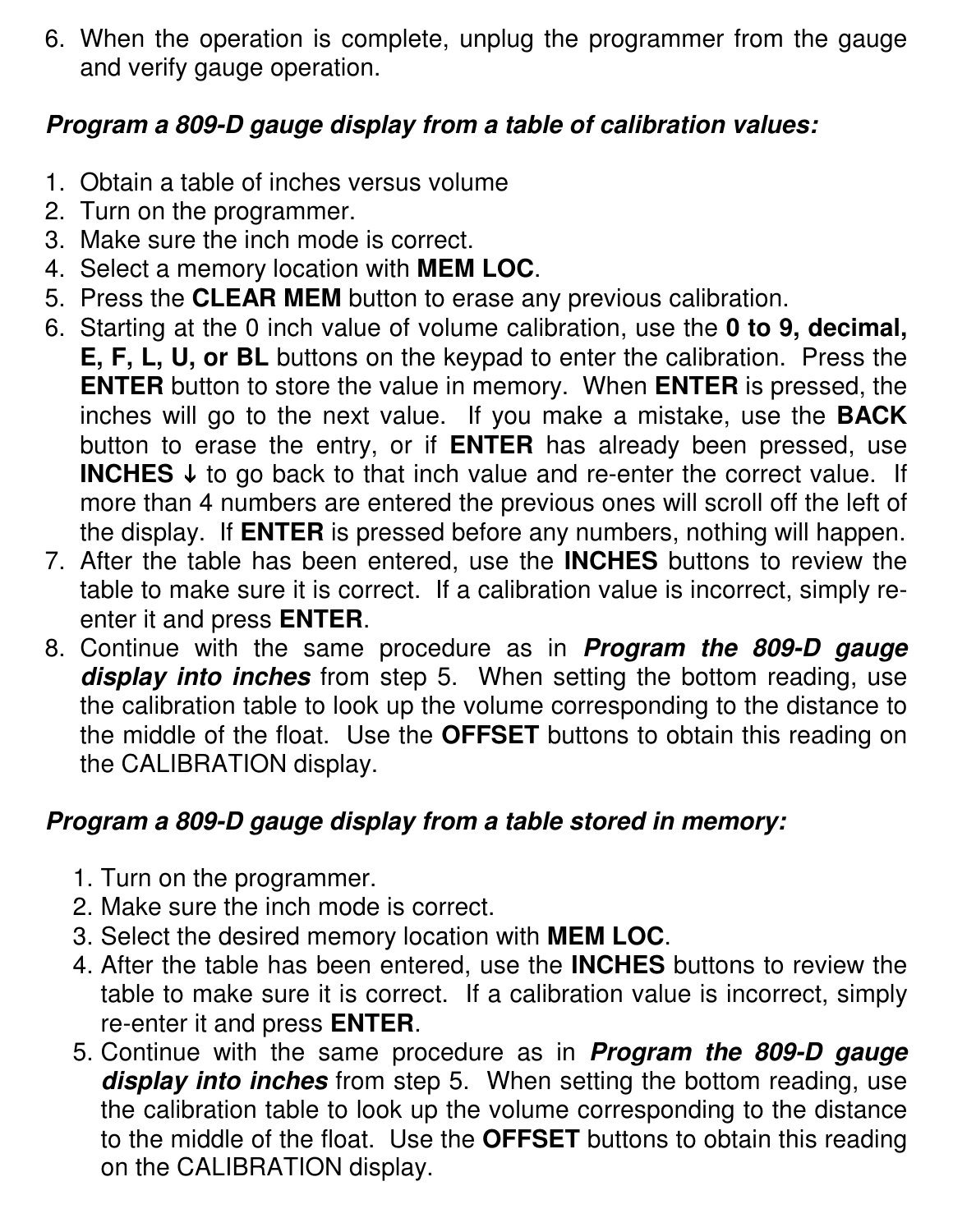#### **CHAPTER 9 ALARM OPERATION**

There are two alarm outputs, one for a warning horn and one for a valve shutdown control. The application of these outputs is up to the user, none, one, or both can be connected to external controls. If the controls draw more than 0.5 amps, an external relay should be used to operate the controls.

When the horn alarm is off (fluid level above the trip point), the horn alarm output is an open circuit. This means that the horn does not sound. The horn alarm occurs when the fluid level drops so that it is equal to or lower than the trip point. When this occurs, the horn alarm output completes the circuit to ground, sounding the horn. The red HORN LED will be on whenever the horn is sounding.

The shutdown alarm operates with the opposite polarity. When the shutdown alarm is off (fluid level above the trip point), the shutdown alarm output completes the circuit to ground, which opens the valve and allows product to flow. The shutdown alarm occurs when the fluid level drops so that it is equal to or lower than the trip point, at which point the shutdown alarm output goes to an open circuit, closing the valve and stopping product flow. This way the valve will default closed if the gauge fails or the wiring is cut. The green SHUTDOWN LED will be on whenever the valve is open.

To set the amount to dispense, press the UP and DOWN buttons at the same time. Within 1 second the displays will show "Set alar", release the buttons and the top display will change to 0 showing the amount to be dispensed, and the bottom display will show the trip point, which will be the current level right now.

Use the UP button to increase the amount to be dispensed, shown on the top display. The bottom display will show the changing trip point. If you go too far, use the DOWN button to reduce the amount. Press and hold the UP or DOWN button to go fast. When the horn trip point is reached, press the HORN button. The displays will show "Horn Stor" while the button is pressed to show that the value has been stored. Continue to use the UP button to increase the amount to be dispensed until the shutdown point is reached, then press the SHUTDOWN button to store that value. The displays will show "Shut Stor" while the button is pressed to show that the value has been stored. The horn and shutdown values can be the same, but the system will show "Shut Err" if you try to set the horn alarm to go off after the shutdown alarm,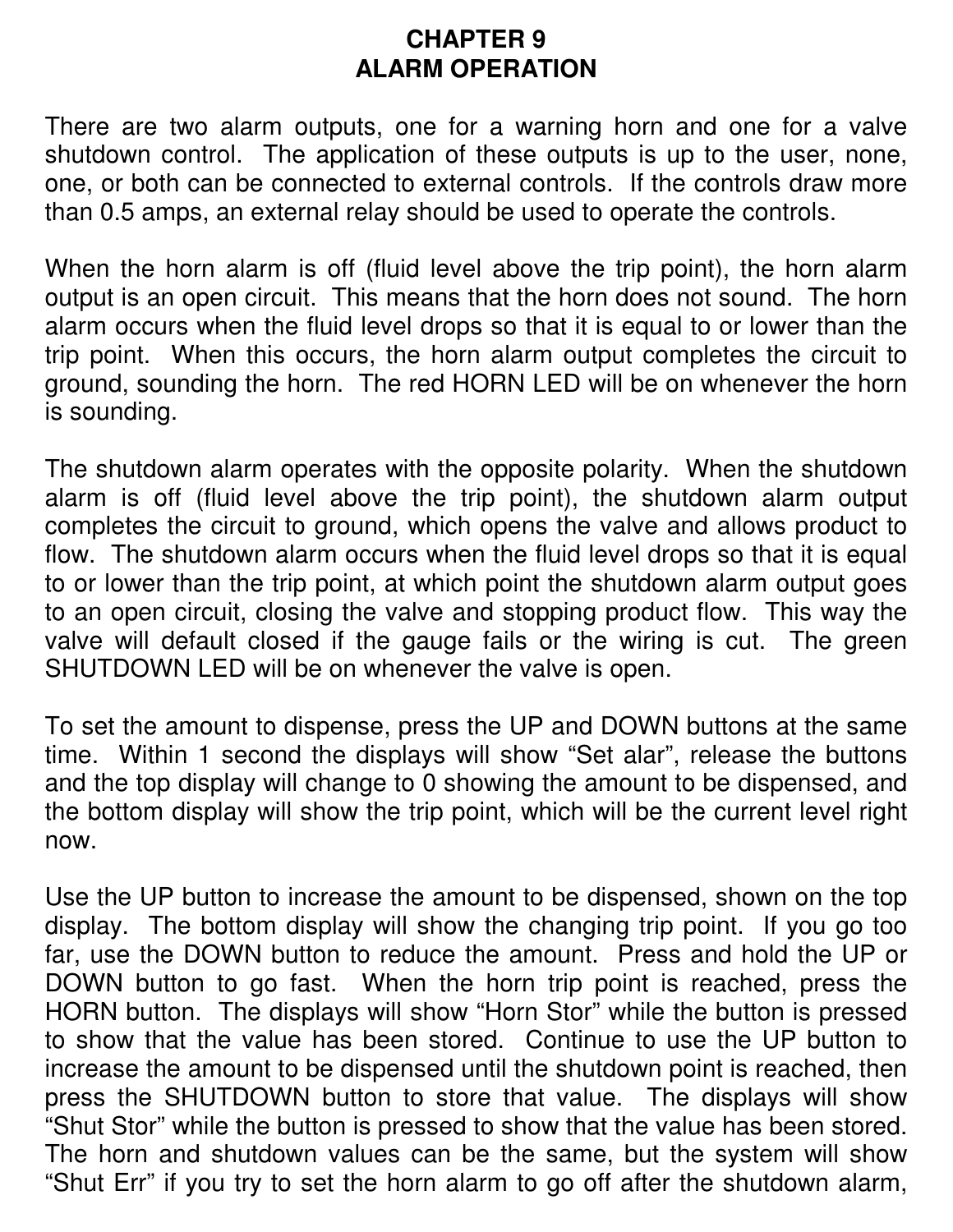and will wait for new entries. If you do not set a horn volume, the system will default it to the shutdown value. If no button is pressed for 1 minute the system will time out and exit and no values will be stored, unless a horn value has already been stored. If you want to quit without saving anything, press the ESCAPE button.

After the SHUTDOWN button has been pressed, the gauge will exit the setting mode and return to normal operation. While in the setting mode, the HORN and SHUTDOWN LEDs will be off, so the horn will not sound and the valve will be closed. As soon as you exit the setting mode, the green SHUTDOWN LED will come on.

To check the horn settings as the product is dispensing, press the HORN button, the top display will show the remaining volume still to be dispensed before the horn sounds, and the bottom display will show the horn trip point. Once the horn sounds, pressing the HORN button will bypass (turn off) the horn; the top display will show "byps" and the bottom display will show the horn trip point. When a new horn trip point is set, or the fluid level rises above the horn trip point, the bypass is removed. To check the total amount that was originally set, press the TOTAL button and the HORN button at the same time, the top display will show the total volume to be dispensed, and the bottom display will show the horn trip point. This can be done at any time and does NOT bypass the horn. If the fluid level rises above the horn trip point, the horn will turn off, even if the horn is not bypassed.

To check the shutdown settings as the product is dispensing, press the SHUTDOWN button, the top display will show the remaining volume still to be dispensed before the shutdown alarm occurs, and the bottom display will show the shutdown trip point. Once the shutdown occurs, pressing the SHUTDOWN button will cause the top display to show "done" and the bottom display will show the shutdown trip point. Setting a new shutdown value will restart the alarm output. To check the total amount that was originally set, press the TOTAL button and the SHUTDOWN button at the same time, the top display will show the total volume to be dispensed, and the bottom display will show the shutdown trip point. This can be done at any time. If the fluid level rises above the alarm trip point, the valve will turn on again.

Pressing the TOTAL button by itself as the product is dispensing changes the top display to show the amount that has been dispensed since the last time the alarm points were set. The bottom display shows the starting level, that is the fluid level when the alarms were last set.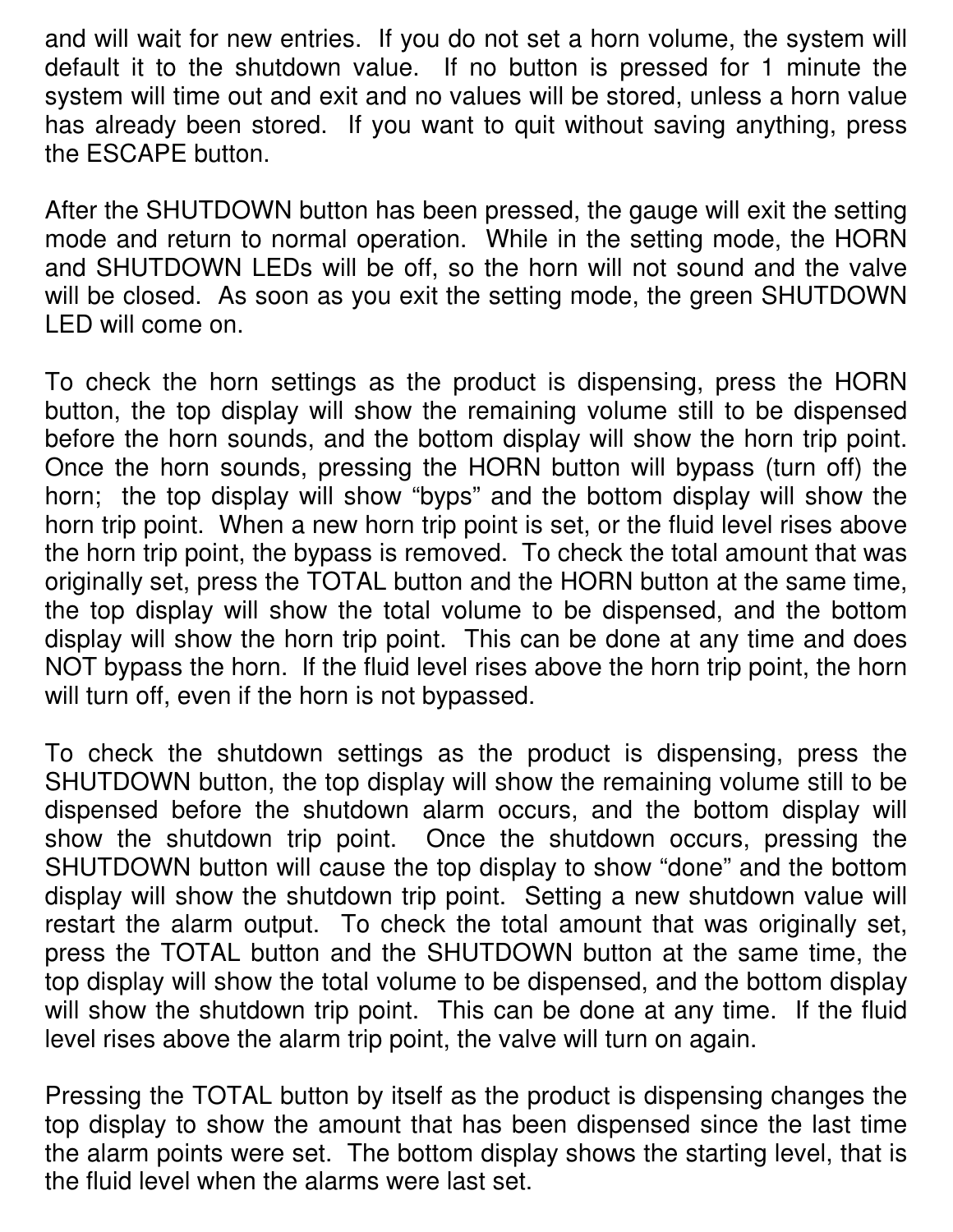#### **CHAPTER 10 TROUBLESHOOTING GUIDE**

There are only 4 serviceable components in the gauge: the float, the sender bar, the interconnecting fibre optic cable, and the display.

If the float is sunk, the display will read the bottom tank reading all the time. If the float is partially sunk, the reading may rise and then fall as the tank is filled. If the float has lost its magnets, the reading on the display will stay the same as the fluid level changes, or the reading may appear to stick at one value then suddenly jump to a much different value.

If the fibre is damaged or the sender bar is dead, the display will read "no L" on the display. If the light level is poor due to a damaged or excessively bent fibre, or if the fibre is not fully inserted, or if the display is not programmed for the same resolution as the sender, the display will show "bL:xx", where xx is the number of bits being received. If the fibre optic cable is disconnected from the display, a flashing red light should be visible from the end of the fibre.

If the display reads erratically, check for water inside the head or display, and for a poor end cap seal. If no problem can be seen, the display will require factory servicing.

#### **To test the sender bar:**

- 1. If the sender is flashing, plug a piece of fibre into the sender optical connector and the other end of the fibre into the black **OPTO** input connector on the 817 programmer. The display shows the number of bits the bar is sending and the optical power. If the optical power is poor (less than 70), then check the fibre, if it is good and fully inserted then the bar output is bad and the bar must be replaced. Ensure that the number of bits is correct (1/3" is 8 bits, 1/6" or 1/4" is 11 bits). If necessary reprogram the truck gauge bar with a magnet (see the bar programming section in the truck gauge manuals) to put it into the correct mode. If the number of bits is not 8 or 11 then the bar is bad and must be replaced.
- 2. Make sure the programmer inch mode is correct to match the bar. Now press the **BAR TST** button to put the programmer into the bar test mode. The INCHES display will now show what the bar is putting out. Slowly run a float up the bar while watching the INCHES display to verify bar operation. If the bar does not operate correctly then it must be replaced. Note that it is faster to test a truck gauge bar in 1/3" resolution, if it works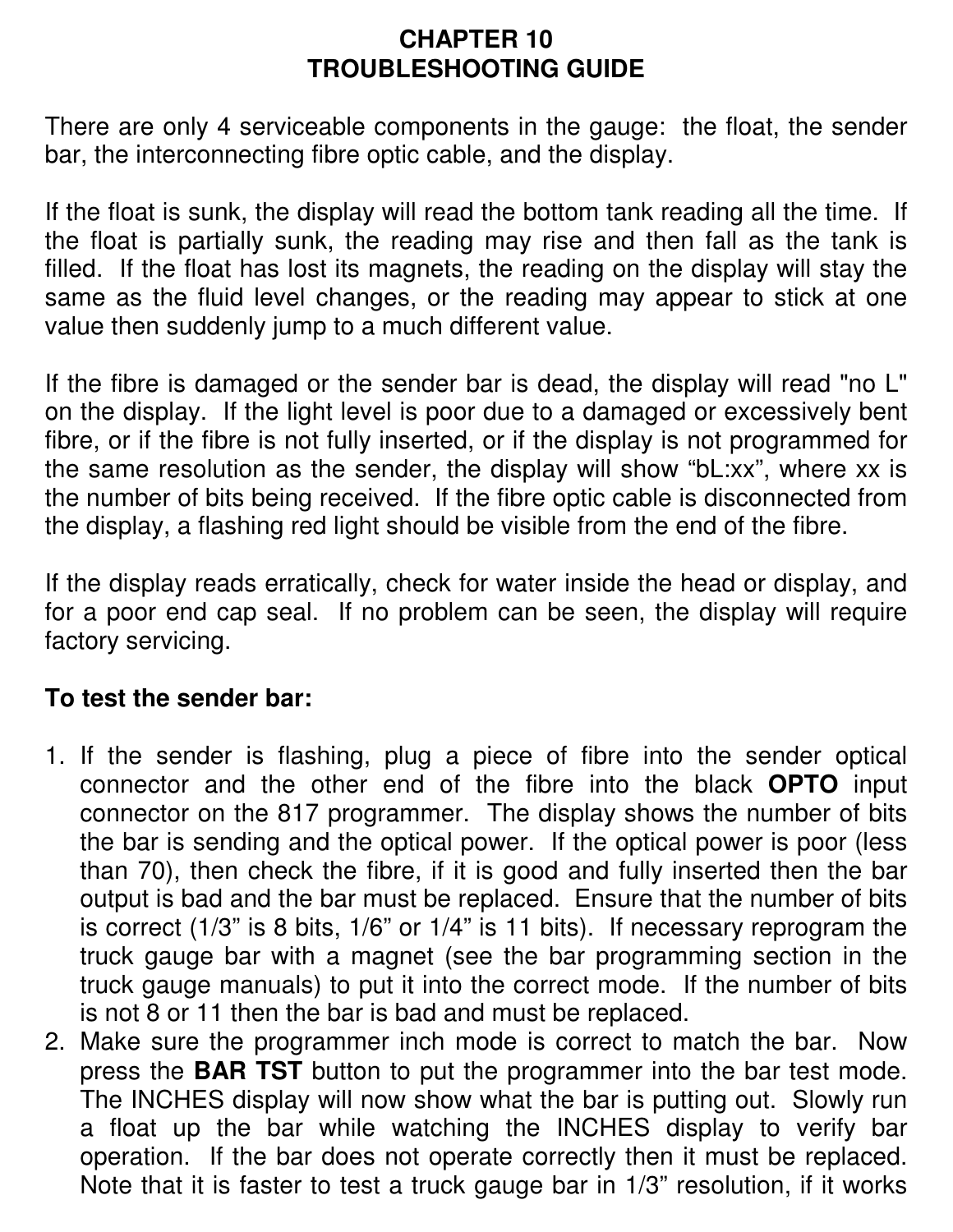for 1/3" it will work for 1/6". To return the programmer to normal operation press the **BACK** button.

**Note:** If the programmer is being used to test a bar outside in bright sunlight, the sunlight may penetrate right through the black optical input connector and overwhelm the optical input. If this happens the programmer will appear to not respond to pressing the **BAR** or **BAR TST** button. It will be necessary to shade the connector with your hand to ensure proper operation.

#### **To test the display:**

- 1. Make sure the programmer inch mode is correct to match the display. Plug a piece of fibre from the grey **OPTO** output connector of the 817 programmer to the optical connector on the display. If the display shows "no L" then it is bad and must be replaced (make sure the end of the fibre going into the display is flashing!).
- 2. If the display shows some strange reading when the fibre is plugged in, it may need reprogramming. Copy the existing programming into an unused memory on the 817 (just in case) and then program the display in inches or a known good program. The display should show "prog" within a couple of seconds of plugging in the 817 plug, if not it is bad. After the 817 plug is removed the display should match the reading on the 817 calibration display, if it does not then the display is bad.

Troubleshooting block diagrams are available on our website, www.garnetinstruments.com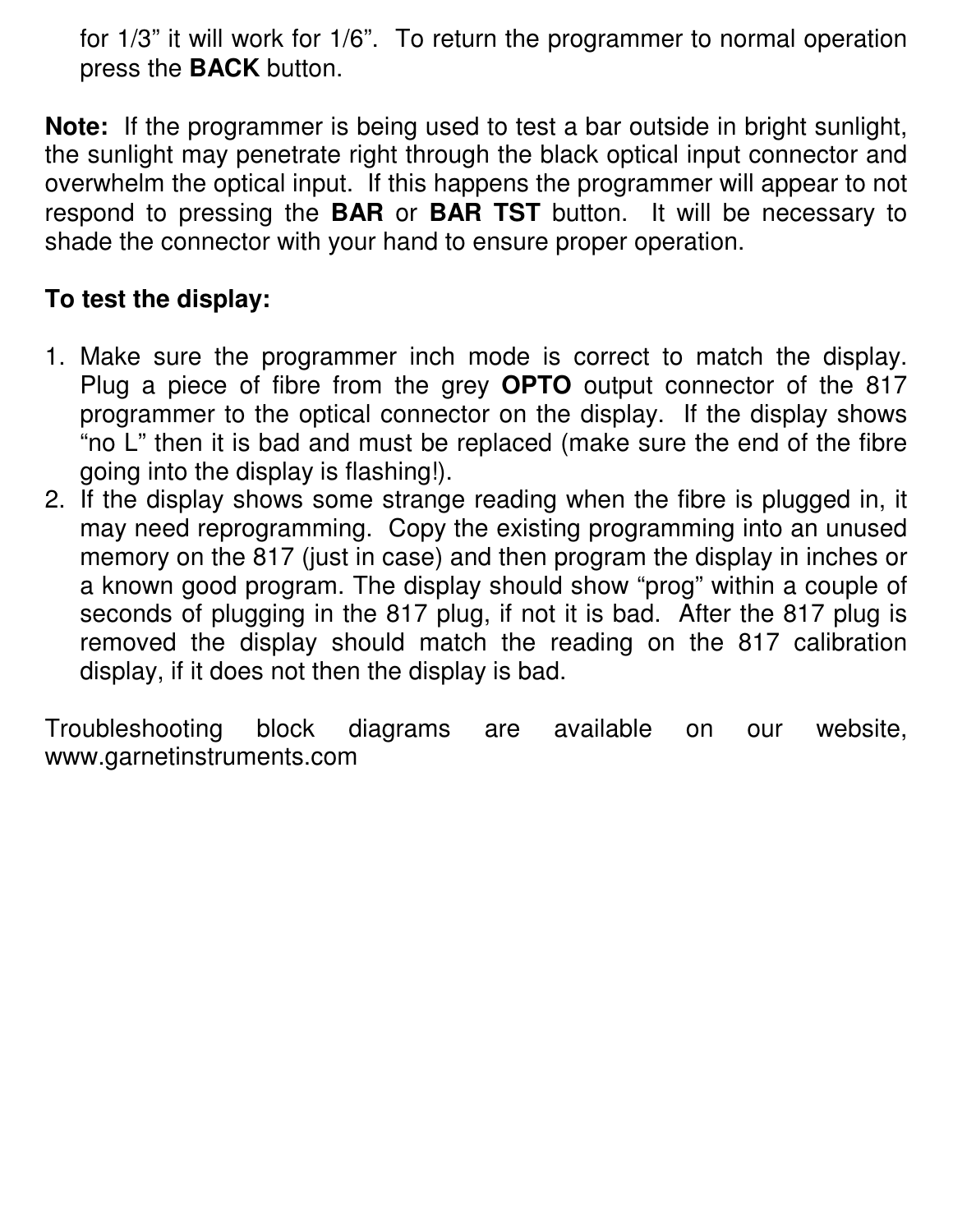#### **CHAPTER 11 SERVICE AND WARRANTY INFORMATION**

The warranty will apply only if the warranty card shipped with the equipment has been returned to Garnet Instruments Ltd.

Garnet Instruments Ltd. warrants equipment manufactured by Garnet to be free from defects in material and workmanship under normal use and service for a period of one year from the date of sale from Garnet or an Authorized Dealer. The warranty period will start from the date of purchase or installation as indicated on the warranty card. Under these warranties, Garnet shall be responsible only for actual loss or damage suffered and then only to the extent of Garnet's invoiced price of the product. Garnet shall not be liable in any case for labor charges for indirect, special, or consequential damages. Garnet shall not be liable in any case for the removal and/or reinstallation of defective Garnet equipment. These warranties shall not apply to any defects or other damages to any Garnet equipment that has been altered or tampered with by anyone other than Garnet factory representatives. In all cases, Garnet will warrant only Garnet products which are being used for applications acceptable to Garnet and within the technical specifications of the particular product. In addition, Garnet will warrant only those products which have been installed and maintained according to Garnet factory specifications.

#### **LIMITATION ON WARRANTIES**

These warranties are the only warranties, expressed or implied, upon which products are sold by Garnet and Garnet makes no warranty of merchantability or fitness for any particular purpose in respect to the products sold. Garnet products or parts thereof assumed to be defective by the purchaser within the stipulated warranty period should be returned to the seller, local distributor, or directly to Garnet for evaluation and service. Whenever direct factory evaluation, service or replacement is necessary, the customer must first, by either letter or phone, obtain a Returned Material Authorization (RMA) from Garnet Instruments directly. No material may be returned to Garnet without an RMA number assigned to it or without proper factory authorization. Any returns must be returned freight prepaid to: Garnet Instruments Ltd, 286 Kaska Road, Sherwood Park, Alberta, T8A 4G7. Returned warranted items will be repaired or replaced at the discretion of Garnet Instruments. Any Garnet items under the Garnet Warranty Policy that are deemed irreparable by Garnet Instruments will be replaced at no charge or a credit will be issued for that item subject to the customer's request.